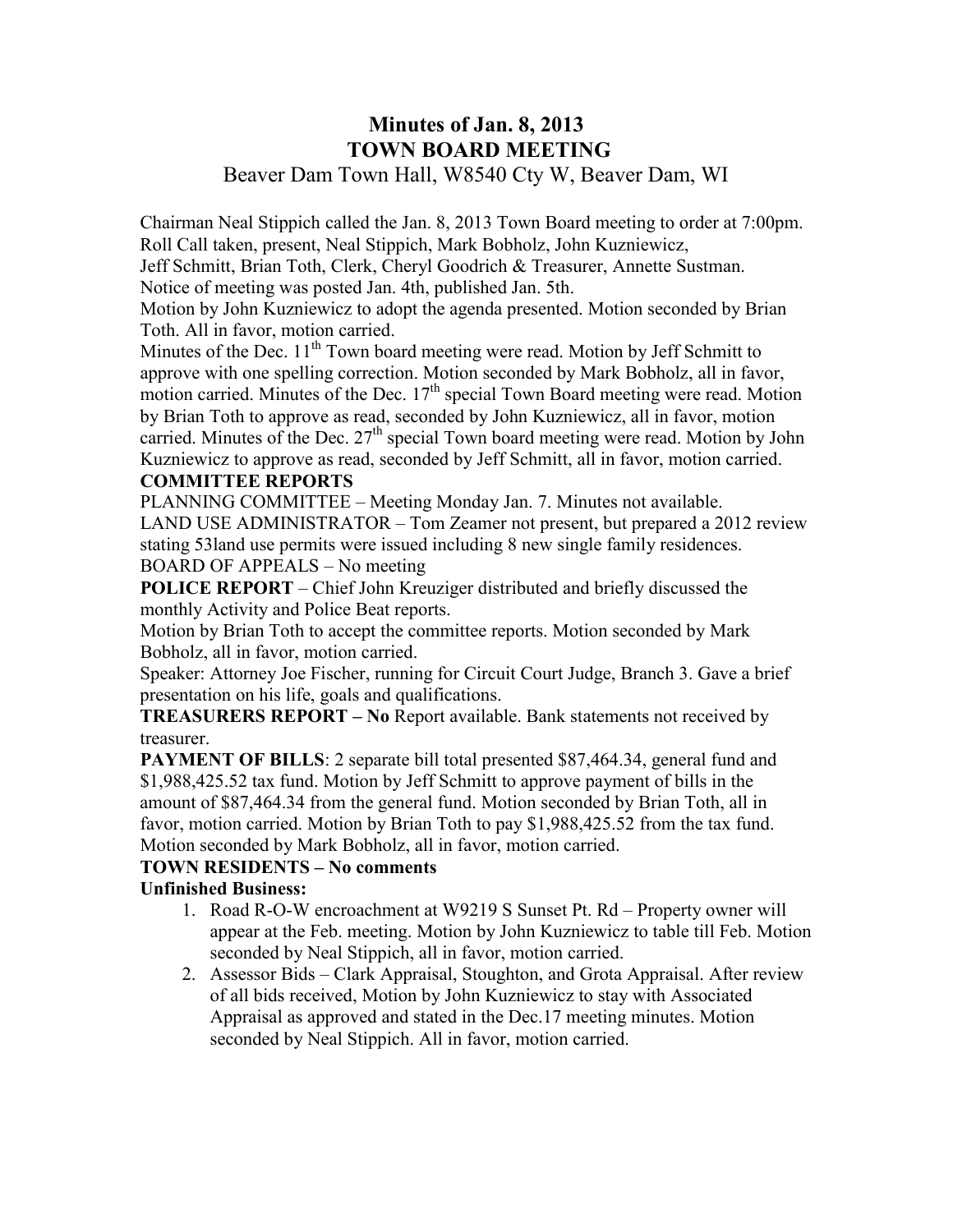### **New Business**

**1.** Lower speed limit on Farwell Rd – Farwell Rd is listed as 25MPH in the Code of ordinances. Roger directed to post 25 MPH signs as soon as possible.

**Clerks Report –** SVRS training for clerk 3 days next week. Final calculation for Transportation aid for 2013 is \$123,950.35.

**Chair/Supv. Report** – Email petition from resident at end of Hubert Dr. to extend road and provide a turn around. This will be on the Feb. agenda.

Plow on #1 being fixed at Hupfs. Jeff and John will look into availability and price of used plows.

Motion by Brian Toth to adjourn, seconded by Jeff Schmitt, all in favor, motion carried. Meeting adjourned 8:30pm.

Respectfully, Cheryl Goodrich

Next meeting – Feb, 12, 2013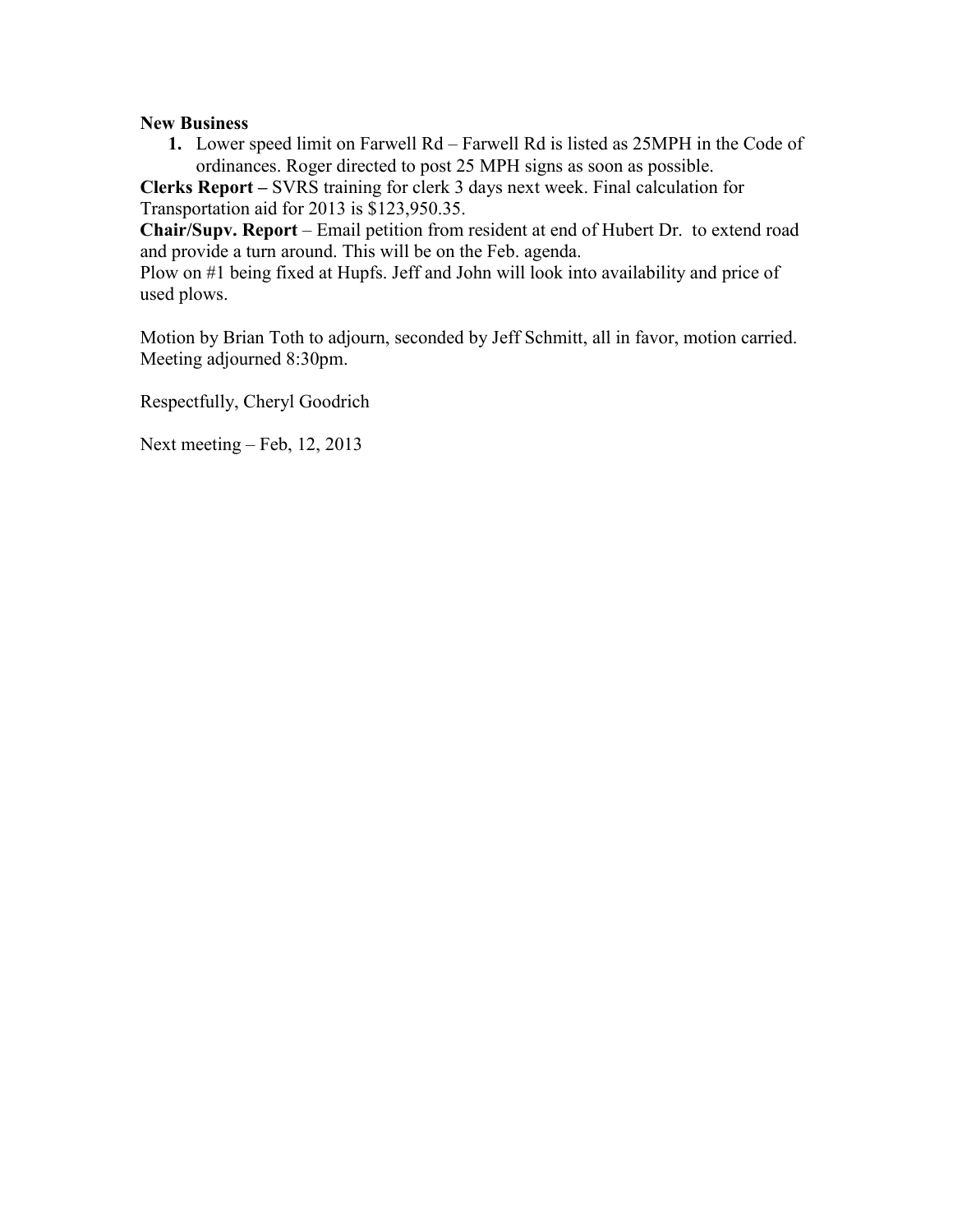# **Minutes of Feb. 12, 2013 TOWN BOARD MEETING**  Beaver Dam Town Hall, W8540 Cty W, Beaver Dam, WI

Chairman Neal Stippich called the Feb. 12, 2013 Town Board meeting to order at 7:00pm. Roll Call taken, present, Neal Stippich, Mark Bobholz, John Kuzniewicz, Jeff Schmitt, Brian Toth, Clerk, Cheryl Goodrich & Treasurer, Annette Sustman. Notice of meeting was posted Feb. 5th, published Feb.8th.

Motion by Brian Toth to adopt the agenda presented allowing the chairman to go out of order as deemed necessary. Motion seconded by John Kuzniewicz. All in favor, motion carried.

Attorney Joe Sciascia, running for Circuit Court Judge, Branch 3. Gave a brief presentation on his life, goals and qualifications.

Minutes of the Jan  $8<sup>th</sup>$  Town board meeting were read. Motion by Mark Bobholz to approve with correction of truck #2 to #1 in the last paragraph. Motion seconded by Brian Toth, all in favor, motion carried.

### **COMMITTEE REPORTS**

PLANNING COMMITTEE – Tom Zeamer read the meeting minutes from Monday, Jan.  $7<sup>th</sup>$ .

LAND USE ADMINISTRATOR – Tom Zeamer gave a brief report of his monthly activities. 1 permit was issued. Fee collected of \$145.00 for improvement of \$70,000. BOARD OF APPEALS – Tom Zeamer read minutes of the Jan.  $30<sup>th</sup>$  meeting.

**POLICE REPORT** – Officer Brian Drumm distributed and briefly discussed the monthly Activity and Police Beat reports.

Motion by Brian Toth to accept the committee reports. Motion seconded by John Kuzniewicz, all in favor, motion carried.

**TREASURERS REPORT –** Given by Annette Sustman**.** Dec. 31st balances were as follows: General Fund checking, \$2,944.64; GF savings, \$183,185.57; Equipment savings, \$100,634.36; CD, \$217,434.69, for a total of \$504,199.26. Tax checking,  $-$ \$39.00Tax Savings, \$2,110,093.87. Jan. 31<sup>st</sup> balances are as follows: GF checking, \$3,298.30; GF savings, \$234,229.93; Equipment savings, \$100,638.64; CD, \$217,434.69, for a total of \$555,601.56. Tax Checking, \$0.00; Tax Savings, \$1,437,494.05. Motion by Jeff Schmitt to approve the report as given. Motion seconded by John Kuzniewicz, all in favor, motion carried.

**PAYMENT OF BILLS**: 2 separate bill totals presented; \$90,866.20 from the general fund and \$1,391,663.36 from the tax fund. Motion by Jeff Schmitt to approve payment of bills in the amount of \$90,866.20 from the general fund. Motion seconded by Mark Bobholz, all in favor, motion carried. Motion by Brian Toth to pay \$1,391,663.36 from the tax fund. Motion seconded by Jeff Schmitt, all in favor, motion carried.

**TOWN RESIDENTS –** Herb Lehner present questioned how to get and easement or access road to some land locked parcels. Chairman Neal Stippich stated he would need to petition the Town to lay out a road.

Mark Bobholz read a thank You from Steve & Pat Miller for repair of damaged fence. **Unfinished Business:** 

1. Road R-O-W encroachment at W9219 S Sunset Pt. Rd – Property owner will appear at the March meeting.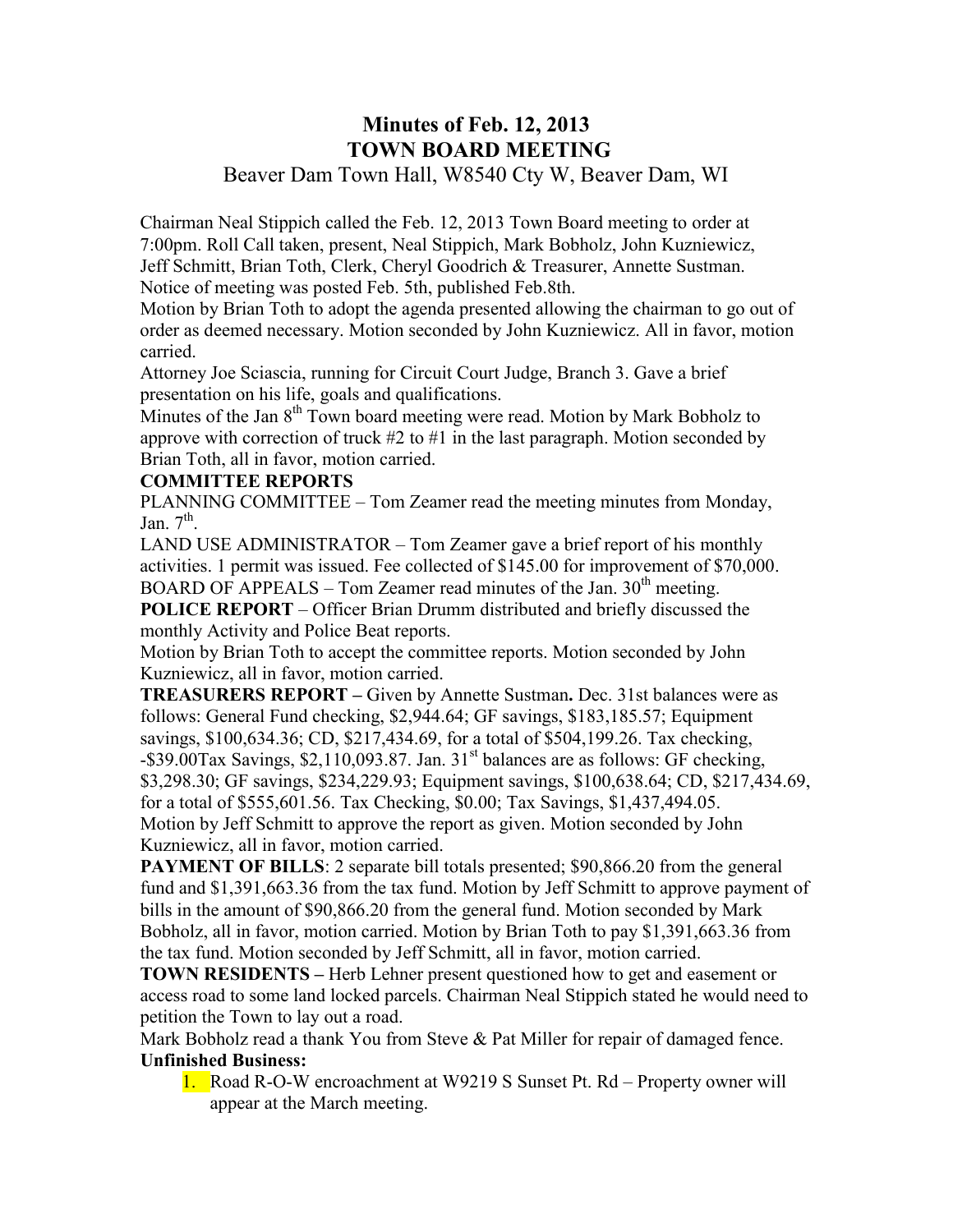### **New Business**

- **1.** Joe Sciascia spoke earlier in the meeting.
- **2.** Squad bids Bids received: Mark Lighty, Beaver Da, \$1,200; Chicago Motors, Chicago, \$307.00; Yousef Dabbagh, Island Lake, IL, \$424.00. Motion by Neal Stippich to award the car to Mark Lighty. Motion seconded by Jeff Schmitt, all in favor, motion carried.
- **3.** General Engineering fee schedule Motion by Jeff Schmitt to adopt the increased fee schedule. Motion seconded by Neal Stippich, all in favor, motion carried.
- **4.** Hubert Dr petition to extend the road for a turn around. Options were discussed. Board would like to talk to the property owners about an easement. Tabled till March.
- **5.** Resolution to authorize purchases over \$500 and under \$5000 Authorization would be for Chairman or Supervisors. After discussion, motion by Brian Toth to deny the proposed resolution. Motion seconded by Mark Bobholz, all in favor, motion carried.

**Clerks Report –** Operator license applicants; Megan Gabris & Noe Lopez. Motion by John Kuzniewicz to approve. Motion seconded Jeff Schmitt, all in favor, motion carried.

Mattress recycling to begin through Advance(formerly Veolia).

**Chair/Supv. Report** – Mark Bobholz reported that State bids for salt will be coming soon and he recommends ordering 500 ton for the 2013/2014 season.

Letter of Consent received from Adams/Columbia Electric Co. to work in the R-O W. Town would be paid \$35 per R-O-W use. Motion by John Kuzniewicz to approve Chairman signing the consent. Motion seconded by Mark Bobholz, all in favor, motion carried. Question raised if a letter should be sent to other utilities,  $AT&T$ , Charter  $&$ WI P&L.

6. & 7. Gergen's Plat – Motion by Brian Toth to move to closed session to discuss legal concerns and when reconvened it will just be to adjourn. Motion seconded by Neal Stippich, all in favor, motion carried.

Motion by Jeff Schmitt to reconvene to Town board meeting. Motion seconded by Mark Bobholz, all in favor, motion carried.

Motion by Brian Toth to adjourn, seconded John Kuzniewicz, all in favor, motion carried. Meeting adjourned 9:40pm.

Respectfully, Cheryl Goodrich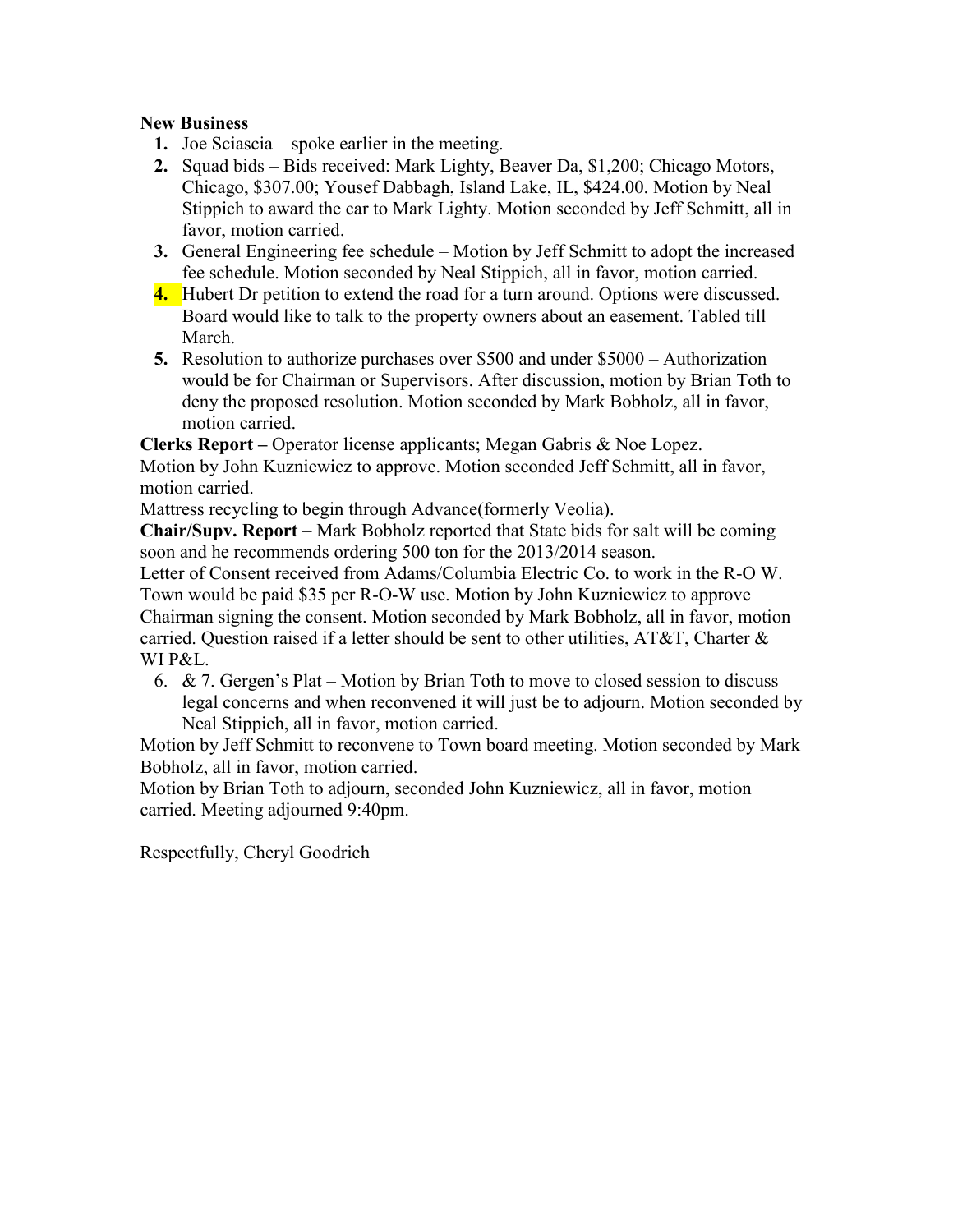# **Minutes of March 12, 2013 TOWN BOARD MEETING**

# Beaver Dam Town Hall, W8540 Cty W, Beaver Dam, WI

Chairman Neal Stippich called the March 12, 2013 Town Board meeting to order at 7:00pm. Roll Call taken, present, Neal Stippich, Mark Bobholz, John Kuzniewicz, Jeff Schmitt, Clerk, Cheryl Goodrich & Treasurer, Annette Sustman. Brian Toth absent. Notice of meeting was posted March 5th, amended posted March 11<sup>th</sup>, published March 8th.

Motion by John Kuzniewicz to adopt the agenda presented. Motion seconded by Mark Bobholz. All in favor, motion carried.

Minutes of the Feb.  $12<sup>th</sup>$  Town board meeting were read. Motion by John Kuzniewicz to approve as read. Motion seconded by Jeff Schmitt, all in favor, motion carried.

### **COMMITTEE REPORTS**

PLANNING COMMITTEE – Nothing

LAND USE ADMINISTRATOR – Tom Zeamer gave a brief report of his monthly activities. 2 permits were issued. Fee collected of \$1,983.87 for improvement value of \$333,490.

BOARD OF APPEALS – Nothing

**POLICE REPORT** – Chief John Kreuziger distributed and briefly discussed the monthly Activity and Police Beat reports. New software will be used in the near future that is a universal program county wide.

Motion by Jeff Schmitt to accept the committee reports. Motion seconded by John Kuzniewicz, all in favor, motion carried.

**TREASURERS REPORT –** Given by Annette Sustman**.** Feb. 28th balances were as follows: General Fund checking, \$3,477.10; GF savings, \$275,381.98; Equipment savings, \$100,642.50; CD, \$217,434.69, for a total of \$596,936.27. Tax checking, -\$261.80; Tax Savings, \$202964.12; Tax checks written are \$1,390,317.50.

Motion by Jeff Schmitt to approve the report as given. Motion seconded by John Kuzniewicz, all in favor, motion carried.

**PAYMENT OF BILLS:** Totals bills presented; \$66,773.68 from the general fund. Motion by Jeff Schmitt to approve payment of bills in the amount of \$66,773.68 from the general fund. Motion seconded by John Kuzniewicz, all in favor, motion carried.

**TOWN RESIDENTS –** Jerry Luciano present to ask for assistance on solving a water issue on Birdie Ln. After discussion, motion by John Kuzniewicz to have an emergency meeting on site, Wed. March 13 at 5:00pm. Motion seconded by Mark Bobholz, all in favor, motion carried.

### **Unfinished Business:**

1. Road R-O-W encroachment at W9219 S Sunset Pt. Rd – Property owners Ken & Sally Ring were present. They stated Diggers Hotline was called, they consulted with Alliant, Dave Feuling did the digging and a Dick Flowers, master electrician did the work. Electrician said he "got a hold of Diggers Hotline and with the Town and proceeded on the job". Neal Stippich stated there is a liability issue with electric conduit without record, if work is done in the Right of way in the future. After discussion, motion by Neal Stippich to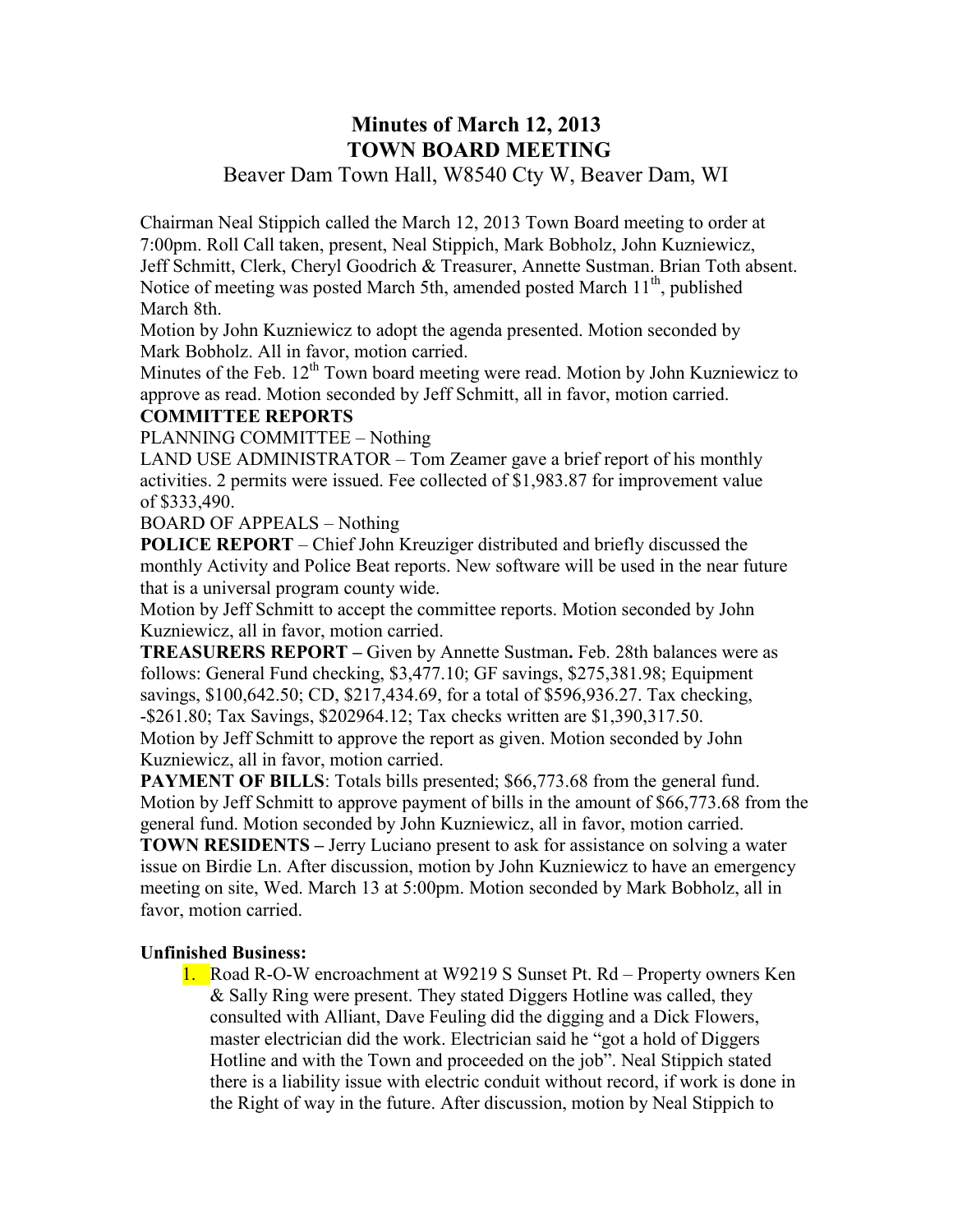order removal or abandonment of the line in 6 months' time. No second, motion failed. Ken would like to have the electrician and Mr. Feuling present at the April meeting. Motion by Jeff Schmitt to table to the April meeting. Motion seconded by Mark Bobholz, all in favor, motion carried.

- 2. Hubert Dr. turnaround Residents Cheryl & Brent Stange would like a turnaround or extension of the road. The Board will inspect the area in April during their road inspection and decide then if there is something that can be done.
- 3. Road in Gergen's Plat Correspondence from Attorney was given to all parties and the next move is up to those asking for a road to be put in.

### **New Business**

- **1.** Commercial Inspections Dan from General Engineering. Dan stated the State is short of Inspectors. Inspections are necessary when there is a change in use of an established building which connects to building code change depending on the use of the facility. Neal will set up a meeting with Dan, Tom Zeamer, the BDFD and 1 or 2 Board members.
- **2.** Re-plat if Giese properties on Sunset Blvd Dennis Giese is combining lots from 7 lots to 3 lots. The County requires Town approval. Motion by John Kuzniewicz to approve combining of lots subject to Approval of the Towns Attorney. As far as the procedure is being followed correctly. Motion seconded by Neal Stippich, all in favor, motion carried. Neal will contact the Attorney.

**Clerks Report –** Operator license applicants; Connie Balsiger and Tasha Wuesthoff. Motion by John Kuzniewicz to approve. Motion seconded Mark Bobholz, all in favor, motion carried. Temp. Class B License for Chamber Corn Roast to be held July 2, 2013. Motion by Neal Stippich to approve, seconded by Jeff Schmitt, all in favor, motion carried. DNR will be doing Prescribed Burns on Shaw Marsh this spring.

Letter from DC Public Health Officer requesting people to report sick or dead bats to the DNR.

**Chair/Supv. Report** – Letter from concerned citizen about the mess and burning being done at Sheppy's on Ollinger Rd. Tom Zeamer will check into and possibly set up a review of the Conditional Use Permit.

The BDFD looking into having a dive team at a cost of \$250,000.

Motion by Mark Bobholz to adjourn, seconded Jeff Schmitt, all in favor, motion carried. Meeting adjourned 9:05pm.

Respectfully, Cheryl Goodrich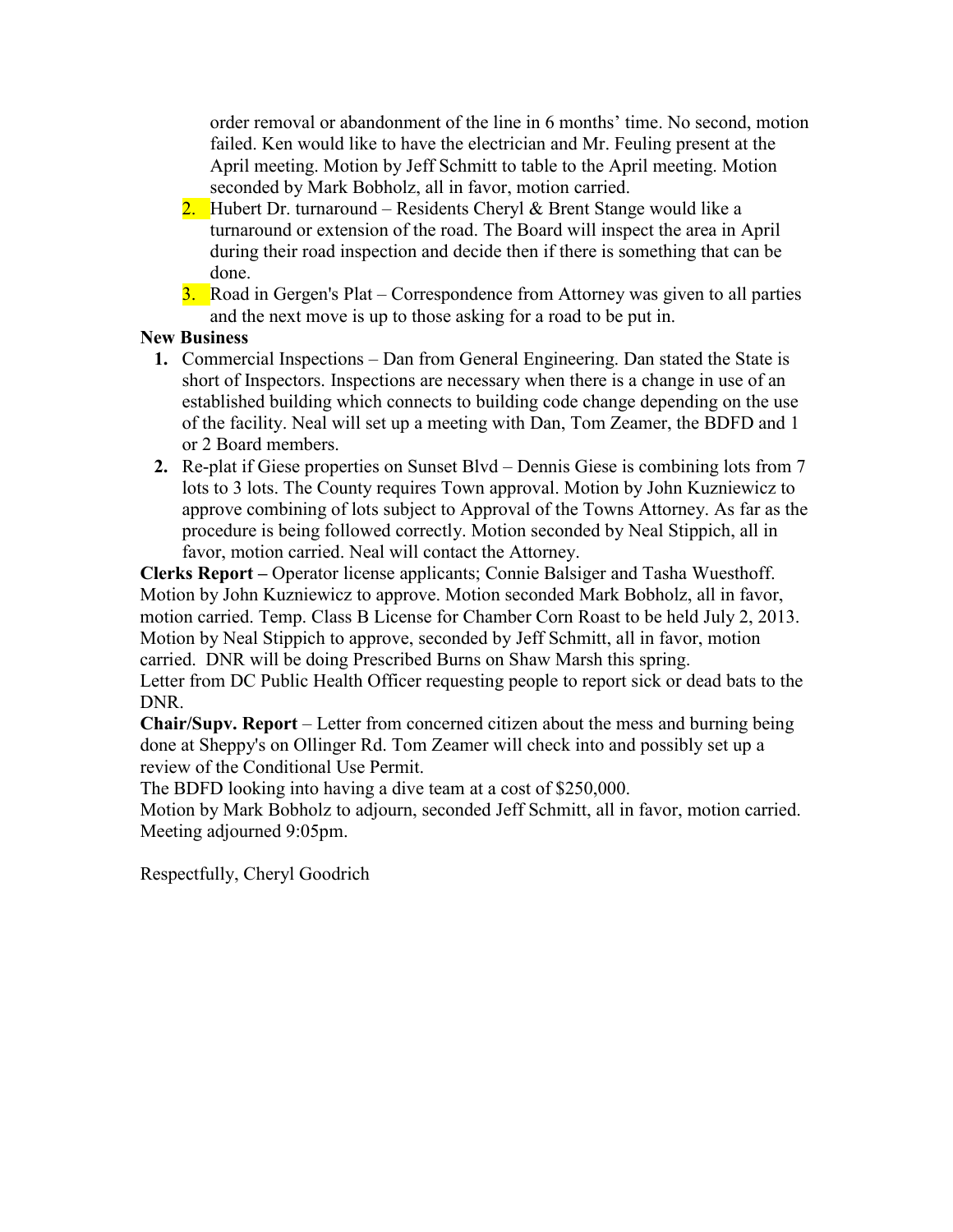## **Minutes of April 13, 2013 Special TOWN BOARD MEETING**  Beaver Dam Town Hall, W8540 Cty W, Beaver Dam, WI

Chairman Neal Stippich called the Closed April 13, 2013 Town Board meeting to order at 8:00pm. Roll Call taken, present, Neal Stippich, John Kuzniewicz, Jeff Schmitt, Brian Toth.

Notice of meeting was posted April 11th.

Purpose is to Discuss/decide various options for a used tractor/mower for roadside ditches.

Motion by John Kuzniewicz to bid Dodge County mower at \$57,169.00. Motion seconded by Jeff Schmitt. 2 ayes, John Kuzniewicz & Jeff Schmitt. 2 nays, Brian Toth & Neal Stippich. Motion fails.

Motion by Neal Stippich to bid \$54,169.00 for county mower. Motion seconded by Schmitt. 3 ayes, Stippich, Schmitt, Kuzniewicz. 1 nay, Toth. Motion carried.

Motion by Neal Stippich to adjourn, seconded by John Kuzniewicz, all in favor motion carried.

Adjourned 9:00am.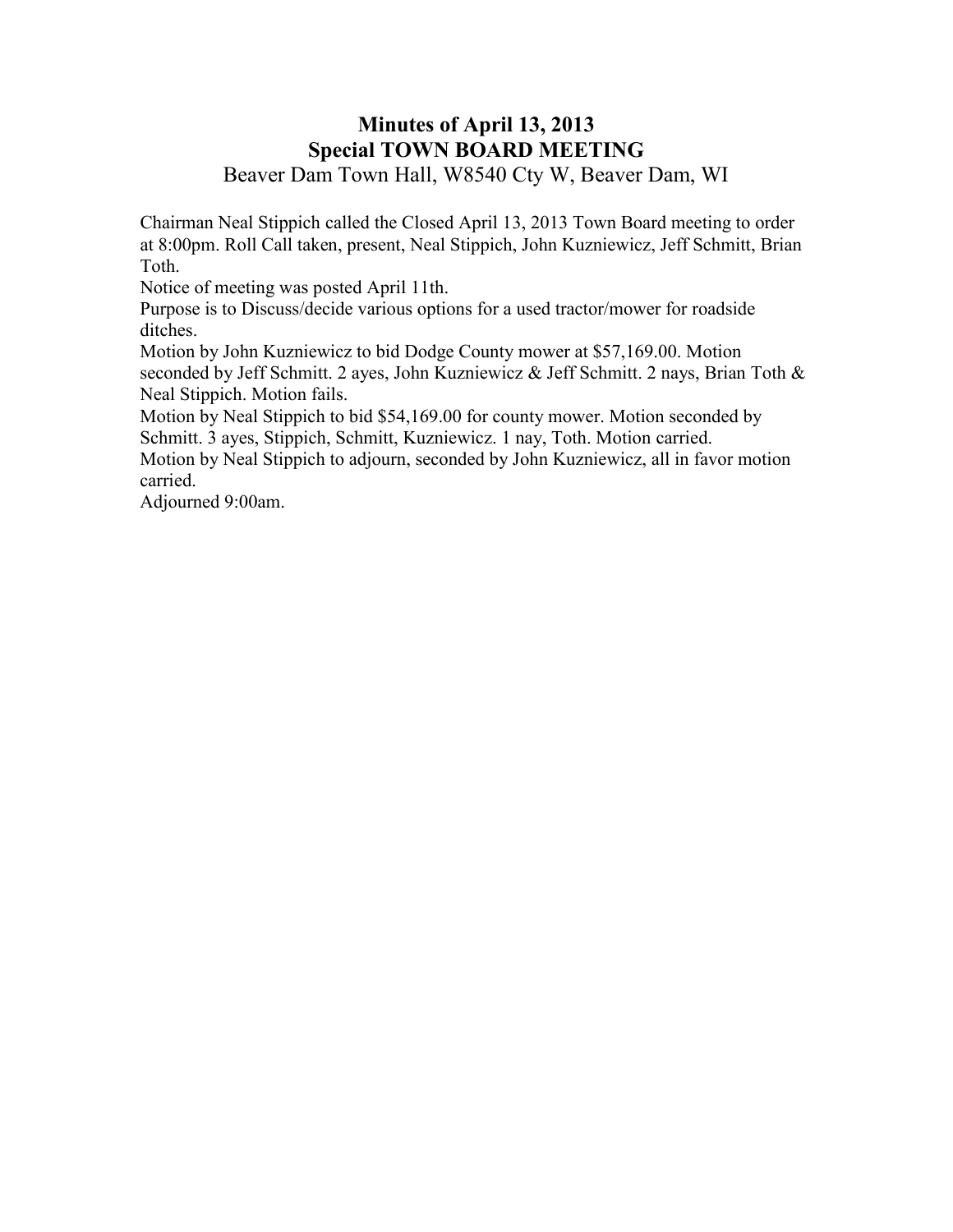# **Minutes of May 14, 2013 TOWN BOARD MEETING**  Beaver Dam Town Hall, W8540 Cty W, Beaver Dam, WI

Chairman Neal Stippich called the May 14, 2013 Town Board meeting to order at 7:33pm. Roll Call taken, present, Neal Stippich, Mark Bobholz, John Kuzniewicz, Jeff Schmitt, Brian Toth, Clerk, Cheryl Goodrich & Treasurer, Annette Sustman. Notice of meeting was posted May 7, published May 10th.

Motion by Brian Toth to adopt the agenda presented. Motion seconded by Mark Bobholz. All in favor, motion carried.

Minutes of the April 9th Town board meeting were read. Motion by John Kuzniewicz to approve with correction of two spelling errors. Motion seconded by Brian Toth, all in favor, motion carried. Update as stated by Neal Stippich, the County may cover approximately 70% of the well closure costs.

Minutes of the April  $13<sup>th</sup>$  special, closed meeting were read. Motion by John Kuzniewicz to approve with correction of meeting time from 8:00pm to 8:00am. Motion seconded by Jeff Schmitt, all in favor, motion carried.

Minutes of the May  $2<sup>nd</sup>$  special Town Board meeting were read. Motion by Mark Bobholz to approve as read, motion seconded by Brian Toth, all in favor, motion carried. **COMMITTEE REPORTS**

PLANNING COMMITTEE – Minutes of the April 29 meeting were read.

LAND USE ADMINISTRATOR – Tom Zeamer gave a brief report of his monthly activities. 9 permits were issued. Fee collected of \$2,072.92 with added improvement value of \$610,000. Requests are being made for the zoning code and ordinances by on the Towns web site. Tom will check with Municode for cost to be linked or getting a disc. BOARD OF APPEALS – Minutes of the April  $24<sup>th</sup>$  were read.

**POLICE REPORT** – Chief John Kreuziger distributed and briefly discussed the monthly Activity and Police Beat reports.

Motion by Brian Toth to accept the committee reports. Motion seconded by Mark Bobholz, all in favor, motion carried.

**TREASURERS REPORT –** Given by Annette Sustman**.** April 30th balances were as follows: General Fund checking, \$1,197.88; GF savings, \$241,906.38; Equipment savings, \$100,650.91; CD, \$217,434.69; Tax checking, 0.00; Tax Savings, \$210,118.90. Motion by John Kuzniewicz to approve the report as given. Motion seconded by Brian Toth, all in favor, motion carried.

**PAYMENT OF BILLS:** Totals bills presented; \$82,089.66 from the general fund. Motion by Jeff Schmitt to approve payment of bills in the amount of \$82,089.66 from the general fund and \$54,169 from the Equipment saving acct. for the 2007 JD Tractor purchase from Dodge County Hwy. Motion seconded by Brian Toth, all in favor, motion carried.

**TOWN RESIDENTS –** Jeff Schmitt asked to set a meeting date to decide the 2013 season road work. Neal Stippich handed out the road report for review before the meeting.

## **Unfinished Business:**

1. General Engineering approval on contract to now include Commercial Inspections – question on fees and fuel charge. Motion by John Kuzniewicz to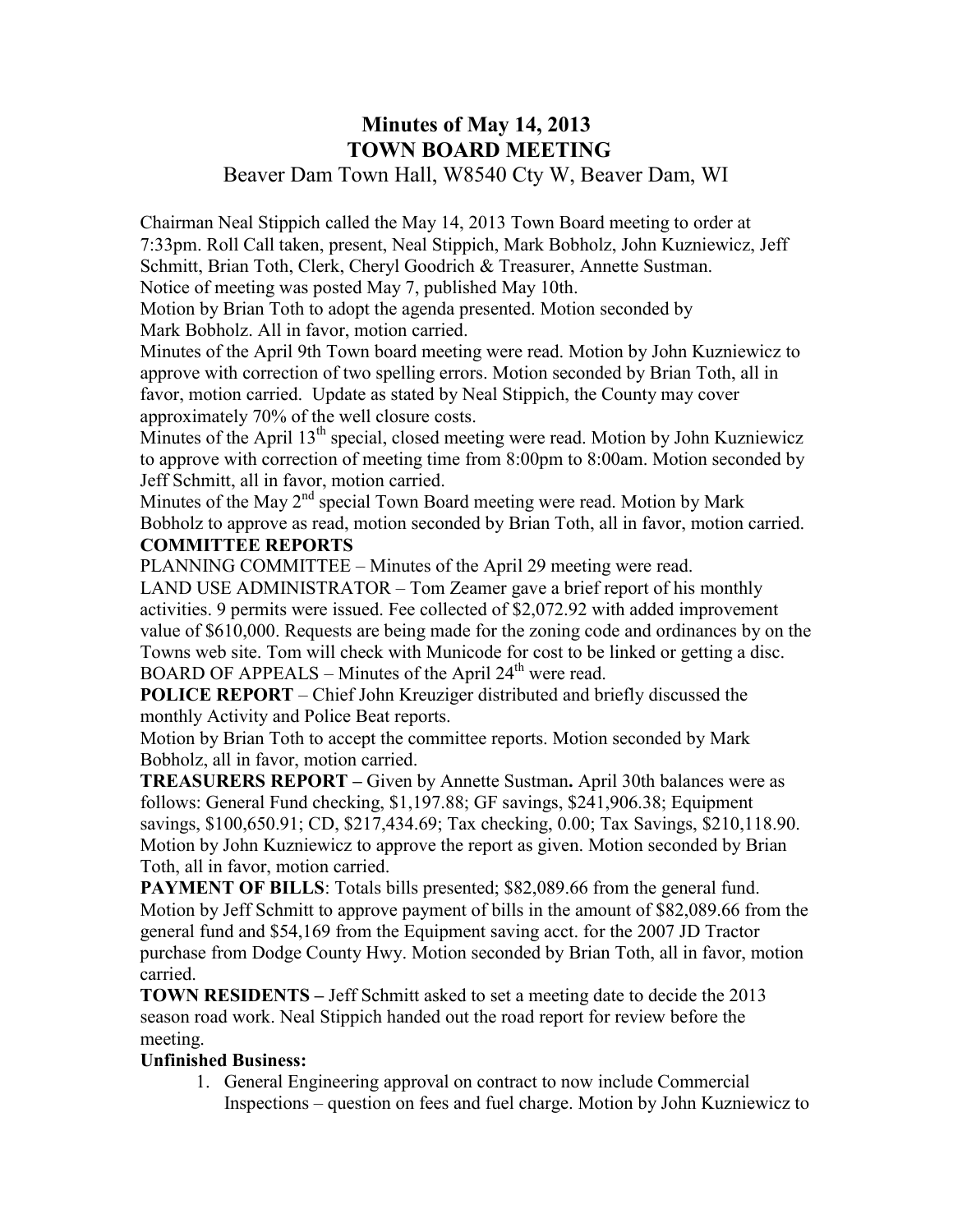table till the road meeting. Motion seconded by Mark Bobholz, all in favor, motion carried.

### **New Business**

- **1.** CUP for Deanna Tobak Town Board approval needed for Conditional Use Permit for "similar use" for a dog grooming business in an A-2 zoning district. Motion by John Kuzniewicz to approve the Conditional Use Permit for Deanna Tobak to run a dog grooming business in an A-2 zoning district. Motion seconded by Brian Toth. All in favor, motion carried.
- **2.** Signage and naming of dedicated road in Gergens Plat Neal Stippich read letter from Tim Fletcher to withdraw request for improvement but reserves the right for improvement at a later date in order to access his lots and also to name the dedicated road area. Name suggestions were Hogz Alley, Gergens Rd, Patriots Way. Motion by Neal Stippich to name the dedicated road way of Gergens Plat to be Patriots Way. Motion seconded by Brian Toth, all in favor, motion carried. Ordinance for Stop sign on June agenda. Discussion if stop sign is needed.

**Clerks Report –** Request by Matt Christian to review Fire Prevention Code and have it on the June agenda.

**Chair/Supv. Report** – Discussed mini road shouldering machine.

Mark Bobholz received a letter of resignation from Roger Beal, effective May 31. Roger had 13 years of service with the Town. Roger will try to contact someone with a backhoe for rock removal in ditches.

Road meeting set for Sat., May 18 at 8:00am.

John Kuzniewicz had a request to have gravel available for residents for maintaining shoulder by mailboxes. After discussion, Town maintenance is responsible for that. John would also like John Kreuziger to check on accident not in Town of Beaver Dam, in regards to charges for rescue calls.

Annette Sustman had to calls of smell of decaying carcass from Leueke farm. John Kreuziger will report to a Humane Officer.

Neal Stippich will contact Mr. Hannan on Ken Ring situation. Mr. Hannan stated the Town allowed him to break the Law but also made him responsible for liability. This will be on the June agenda.

John request more information on inspections. Tom will get guidelines for Commercial inspections.

Motion by Brian Toth to adjourn, seconded by Neal Stippich, all in favor, motion carried. Meeting adjourned 9:30pm.

Respectfully, Cheryl Goodrich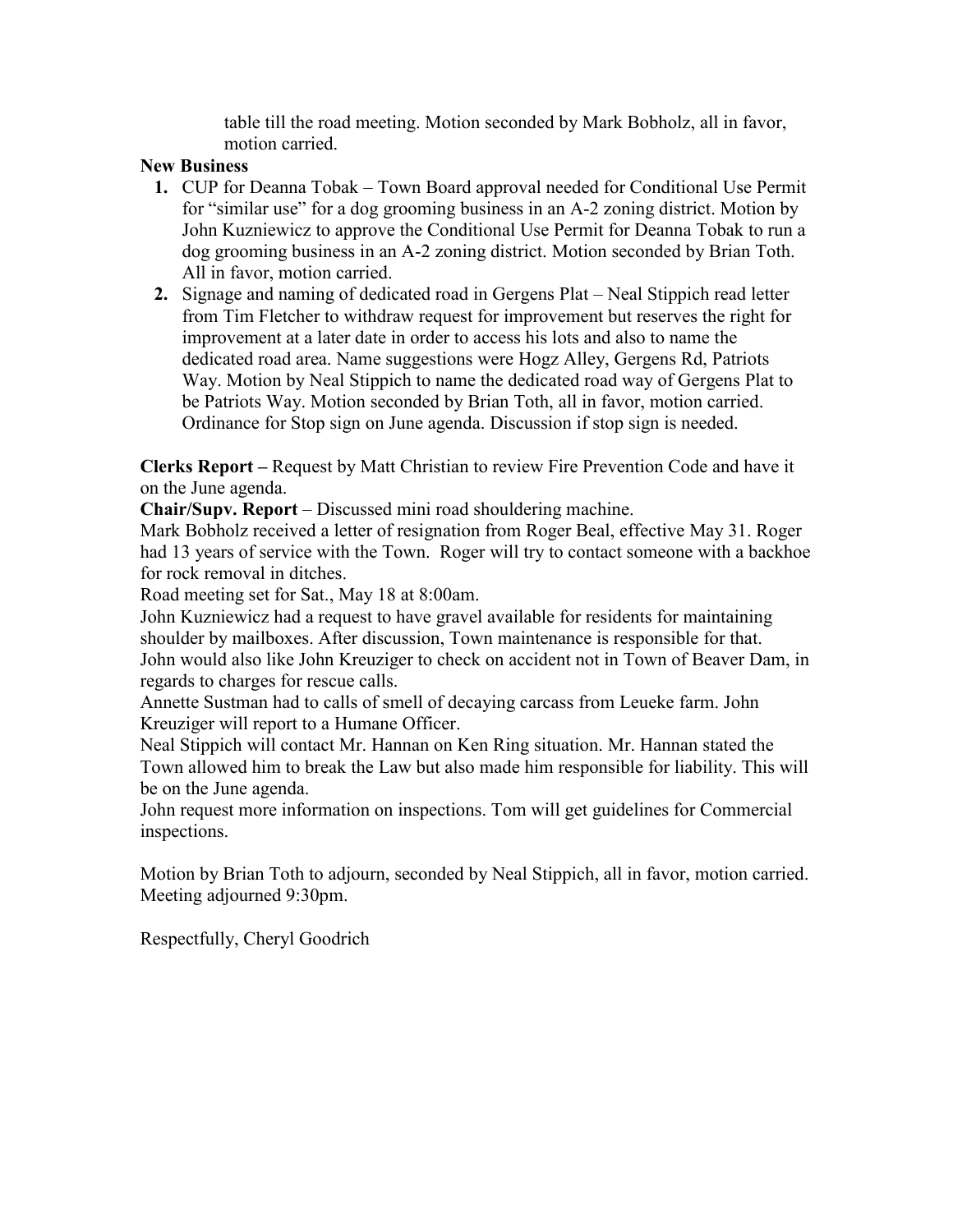# **Minutes of June 11, 2013 TOWN BOARD MEETING**  Beaver Dam Town Hall, W8540 Cty W, Beaver Dam, WI

Acting Chairman Mark Bobholz opened the public hearing at 7:05pm to on the renewal applications for liquor licenses. Renewal applications received by the clerk are as follows: Class B Beer & Liquor: Bayside Supper Club, BD Golf Management, Leipsic Tavern, Jumpers, Mr. Madisons, , Hogz & Honneez, John's, Old Hickory Golf Club, WI Motorsports Park. Class A Beer & Liquor: Simar Oil, United Coop. Class A Beer: Kwik Trip, BD Bay Marina. Class B Beer: BD Conservationists.

No one spoke for or against the renewal of any of the applications received. Public hearing closed.

Acting Chairman called the June 11, 2013 Town Board meeting to order at 7:07pm. Roll Call taken, present, Mark Bobholz, John Kuzniewicz, Jeff Schmitt, Clerk, Cheryl Goodrich & Treasurer, Annette Sustman.

Notice of meeting was posted June 4th, published June 7th.

Motion by John Kuzniewicz to adopt the agenda presented. Motion seconded by Jeff Schmitt. All in favor, motion carried.

Minutes of the May 14th Town board meeting were read. Motion by Jeff Schmitt to approve with correction of zoning from R-1 to A-2. Motion seconded by Mark Bobholz, all in favor, motion carried.

Minutes of the May 18 special Town Board meeting were read. Motion by Jeff Schmitt to approve with the additional statements added as follows: No action taken on other agenda items posted; and, refer to attached sheet for list of roads to be crackfilled. Motion seconded by John Kuzniewicz, all in favor, motion carried.

### **COMMITTEE REPORTS**

PLANNING COMMITTEE – Nothing to report.

LAND USE ADMINISTRATOR – Tom Zeamer gave a brief report of his monthly activities. 8 permits were issued. Fee collected of \$4,793.72 with added improvement value of \$861,000. Municode fee for online ordinances and updates is \$550 per year. BOARD OF APPEALS – Minutes of the June  $5<sup>th</sup>$  meeting were read.

**POLICE REPORT** – Chief John Kreuziger distributed and briefly discussed the monthly Activity and Police Beat reports. A forgery case is closed leaving \$972 to be entered into the Towns general fund. John will contact the City of BD and the Exchange Club to make sure "No Parking" is posted on both sides of McKinley Beach Rd during the Civil War Re-enactment days. Town could post permanent No Parking signs on north side of road. Neal Stippich arrives during the Police report.

Motion by Mark Bobholz to accept the committee reports. Motion seconded by Jeff Schmitt, all in favor, motion carried.

**TREASURERS REPORT –** Given by Annette Sustman**.** May 31st balances were as follows: General Fund checking, \$2,821.62; GF savings, \$211513.11; Equipment savings, \$46,482.36; CD, \$217,434.69; Tax checking, -355.34, due to overdraft charge, that will be refunded by the bank; Tax Savings, \$211,547.17.

Request by the Board to be made aware of special income such as TRIP funds, etc. by the treasurer. Motion by Jeff Schmitt to approve the report as given. Motion seconded by Mark Bobholz, all in favor, motion carried.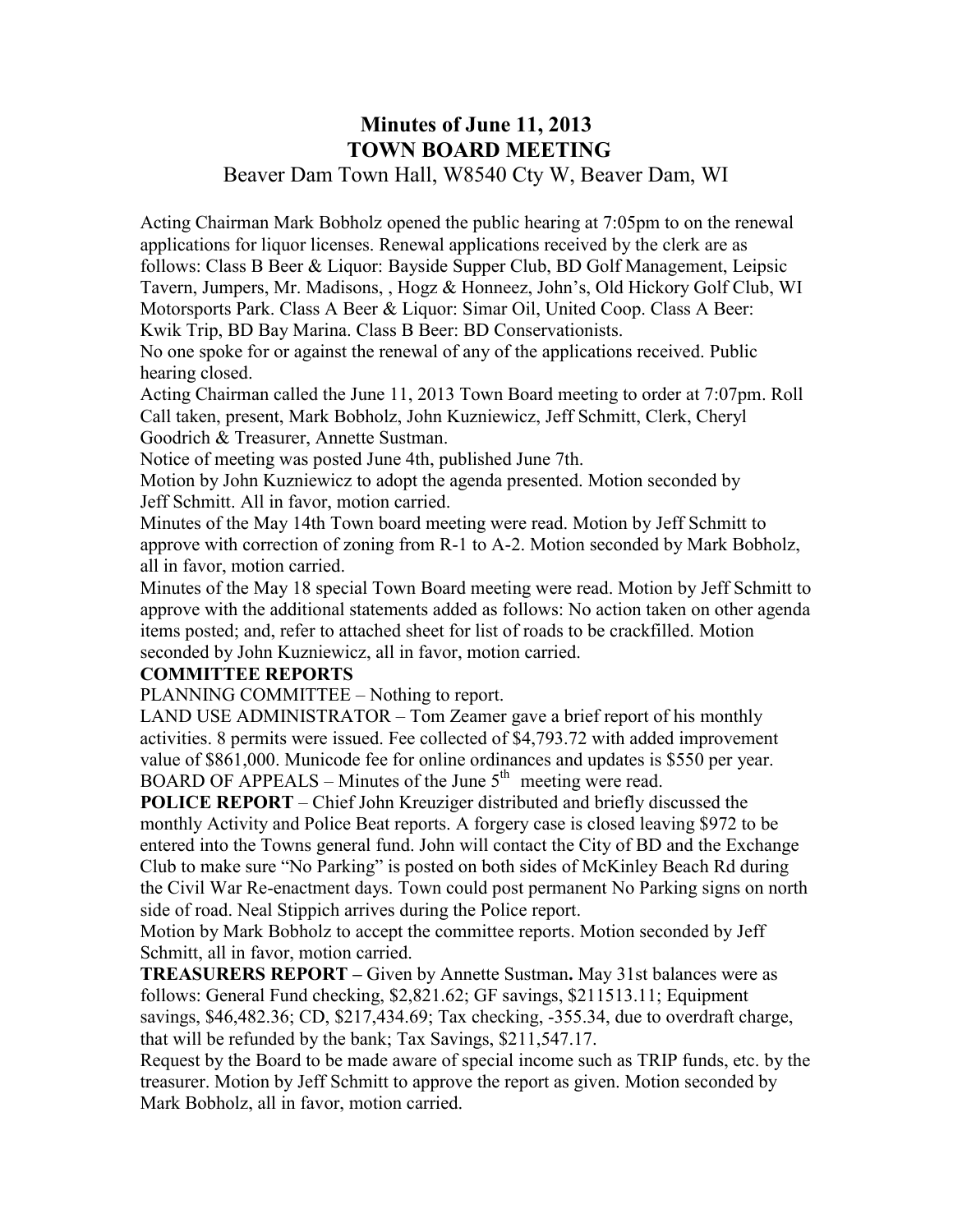**PAYMENT OF BILLS:** Totals bills presented: \$28,623.07 from the general fund. Motion by Jeff Schmitt to pay Advance Disposal the normal amount and withhold the rest pending a resolution to the discrepancy in the count. Motion seconded by John Kuzniewicz, all in favor, motion carried. Motion by Neal Stippich to approve payment of bills in the amount of \$28,623.07 from the general fund. This includes partial payment of \$15,172.28 to Advance Disposal, due to a discrepancy in count of homes. Motion seconded by Mark Bobholz, all in favor, motion carried. Question/discussion on how to handle Mobile Home Park money.

Neal will set up conference with Mr. Hietpas, Clerk & Treasurer. Cheryl will contact Advance to determine verification of count.

**TOWN RESIDENTS – R**oger Beal turned in his Town Hall keys and phone. Matt Christian questioned update and additional information on website. Additional information will be added by the Police Dept. and Clerk will update on a regular basis. **Unfinished Business:** 

- 1. General Engineering approval on contract to now include Commercial Inspections Discussion on Ordinance and possible changes. Matt Christian, representing the BD Fire Dept is in favor of commercial inspections for new business and change of use businesses. Matt will give Neal the name and number of the city inspector and arrange a meeting with city inspector, fire dept. for discussion on what is needed. Motion by John Kuzniewicz to table, seconded by Jeff Schmitt, all in favor, motion carried.
- 2. Buried line on S Sunset Pt Rd After discussion, Motion by Neal Stippich to allow leaving the water line and remove the electric line in 30 days, advise legal counsel and Rings of the Boards action. Motion seconded by Jeff Schmitt. Vote yah, Jeff Schmitt, nay, Neal Stippich, John Kuzniewicz, Mark Bobholz. Motion failed. Motion by Mark Bobholz based on our Attorneys recommendation as to not set any precedence and being the landowner did not ask for permission, I move that both utilities be removed in 30 days. Motion seconded by John Kuzniewicz. Vote, nay, Jeff Schmitt, yah, Mark Bobholz, Neal Stippich, John Kuzniewicz. Motion carried. Neal Stippich will draft the letter.
- 3. Municode Discussion on getting ordinances on website. Annual cost from Municode is \$550. Question on a having it on disc. Jeff Schmitt will contact Clancy Knaup. Cheryl will call Municode about getting them on disc.

### **New Business**

- **1.** Fire Code Update Matt Christian provided an updated version of the Fire Code for review. He will also email a red line version for review by the Board.
- **2.** Ordinance for Stop sign at Thompson Rd and Patriots Way John Kreuziger recommended no Stop sign. A yield sign would be sufficient. Motion by Neal Stippich to order and install a Yield sign and road name sign, Patriots Way, for dedicated road of Gergens Plat. Motion seconded by John Kuzniewicz, all in favor, motion carried.
- **3.** Rental of road ditch mower After little discussion, no rental would take place.
- **4.** Open part time maintenance position Russ Linde is available to help and Les Oestrich is interested in applying. A job description and wage needs to be in place first. This will be on the special meeting agenda along with 2013 road work.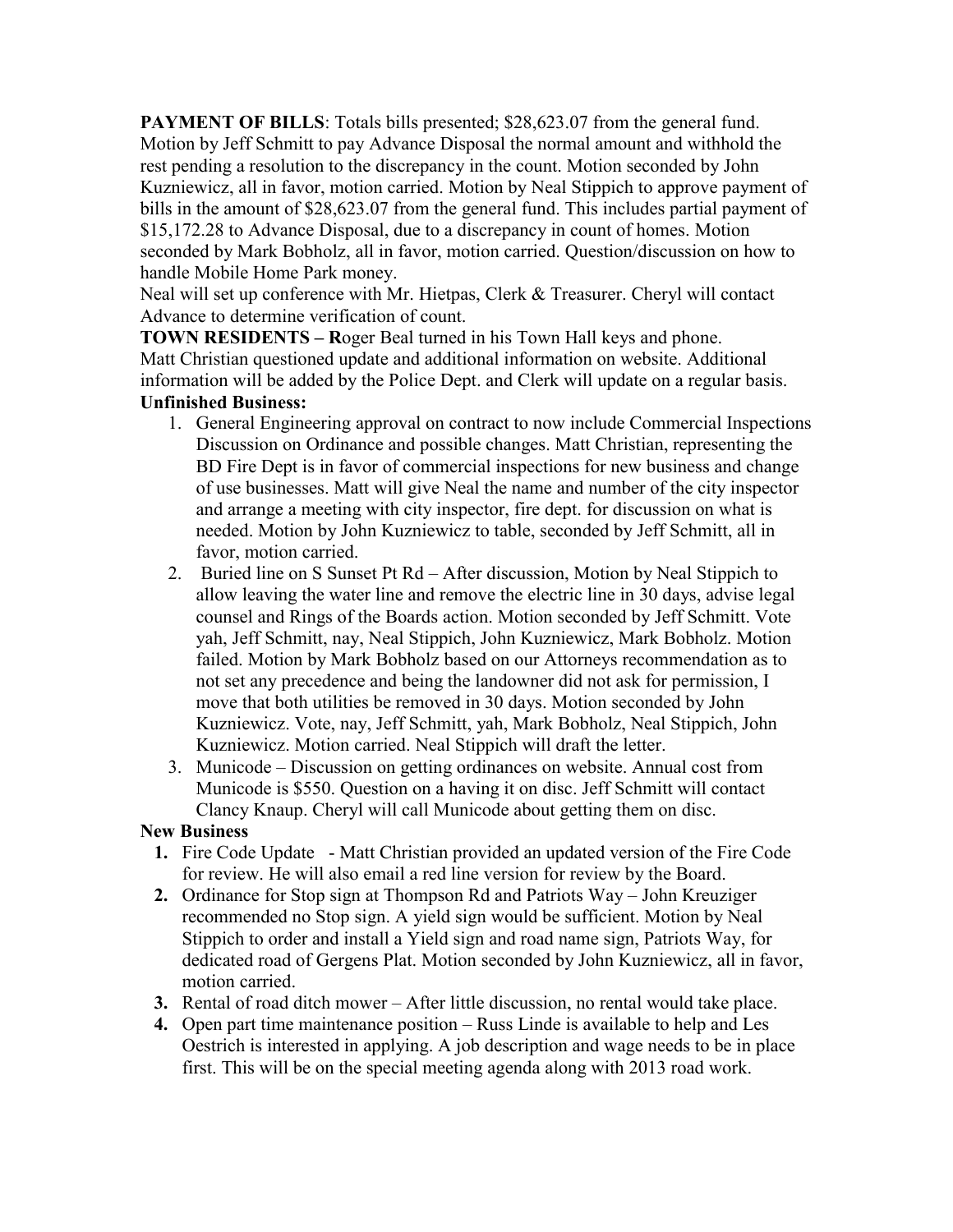- **5.** 2013 Road Maintenance/Construction Discussion on Iron Rd. grind and relay; repair damage on S. Crystal Lk Rd; gravel Barstow Rd. Jeff Schmitt will stake Hubert Dr for extension. Motion by Jeff Schmitt to replace culvert on N Crystal Lk Rd and extend Hubert Dr and decide rest at a road meeting. Motion seconded by John Kuzniewicz, all in favor, motion carried.
- Special meeting to discuss/decide road work will be Wed. June 19 at 7:00pm. **6.** Approval of Liquor and operator licenses - Motion by Neal Stippich to approve the above listed Liquor License Applicants. Motion seconded by Jeff Schmitt, Yea, Neal Stippich, Mark Bobholz, Jeff Schmitt. John Kuzniewicz abstains from vote for Bayside. Motion carried.

Motion by Jeff Schmitt to approve 3 operators license Debra Migacz, Cassandra Blum, Krista Schulz pending a favorable background check and approval of John Kreuziger. Motion seconded by John Kuzniewicz, all in favor, motion carried. Motion by Mark Bobholz to approve all listed operator's license: Kim Maguire, Jennifer Kolak, Kristine Salkowski, Joshua Christian, James Maguire, Kristin Glamann, Justine Koehoorn, Debra Navis, Deana Ennenga, Julie Bashynski, Nancy Kimmel, James Orlenko, Ashley Feist, Bridget Pritchard, Nancie Dominguez, Brenda Mueller, Jeff Beyer, Joyce Longseth, Joseph Priewe, Jara Sjoerdsma, Kathryn Nicholas, Sandra Miller, Abby Minnig, April Haines, Amber Nelson, Brian Stegner, Michelle Krusa, James Hopkins, Gay Slosser, Jennifer Polenska, Nicole Persha, Jolene Popp, Todd Skorganc, Charlie Hutter, Tasha Wuesthoff, Penny Buchda, Connie Balsiger, Megan Gabris, Kiersten Park, Tracy & Tom Grotenhuis, Tanya Westphal, Kelly Schoebel, Laura Rueckert, Marianne Wolc, Wendy Borner, Joseph Gaspar, Jason Repinski, Sarah Soltis, Roxanne Siedschlag, Carolyn Mueller, Arlette Ward, Mary Winter, Brad Marthaler, Samantha Westphal, Kristine Westphal, Julie Kaiser, Todd Behrmann, Corrie Stonewall, Joan Miller, Miranda Dahl, Kevin Semple, Mitchel Kuhn, Mark Tomashek, Robert Schmidt, Brandon Stach, Megan Trott, Noe Lopez, Lesli Narr, Miranda Clark, Kassandra Kluge, Sukhdeep, Kristine Kladowski, Austin Kuzniewicz, Doreen Kuzniewicz, Nancy Wetsch, Brad Weber, Jean Buschke, Wade Fletcher, Connie Fletcher, Tim Fletcher, Cheryl Goodrich. Motion seconded by Jeff Schmitt, all in favor, motion carried. Motion by Neal Stippich to approve a Temporary Class B License to Green Valley for Ham n Jam event on July 27, 2013 at the BD Conservationists Club. Motion seconded by Jeff Schmitt, all in favor, motion carried.

#### **Clerks Report –** None

**Chair/Supv. Report** – Neal Presented Roger Beal with a gift card in appreciation for is dedication and years of service.

An anonymous complaint was received about the Garage Specialists. John Kreuziger wrote the owner a citation.

Motion by Jeff Schmitt to adjourn, seconded by Mark Bobholz, all in favor, motion carried. Meeting adjourned 9:50pm.

Respectfully, Cheryl Goodrich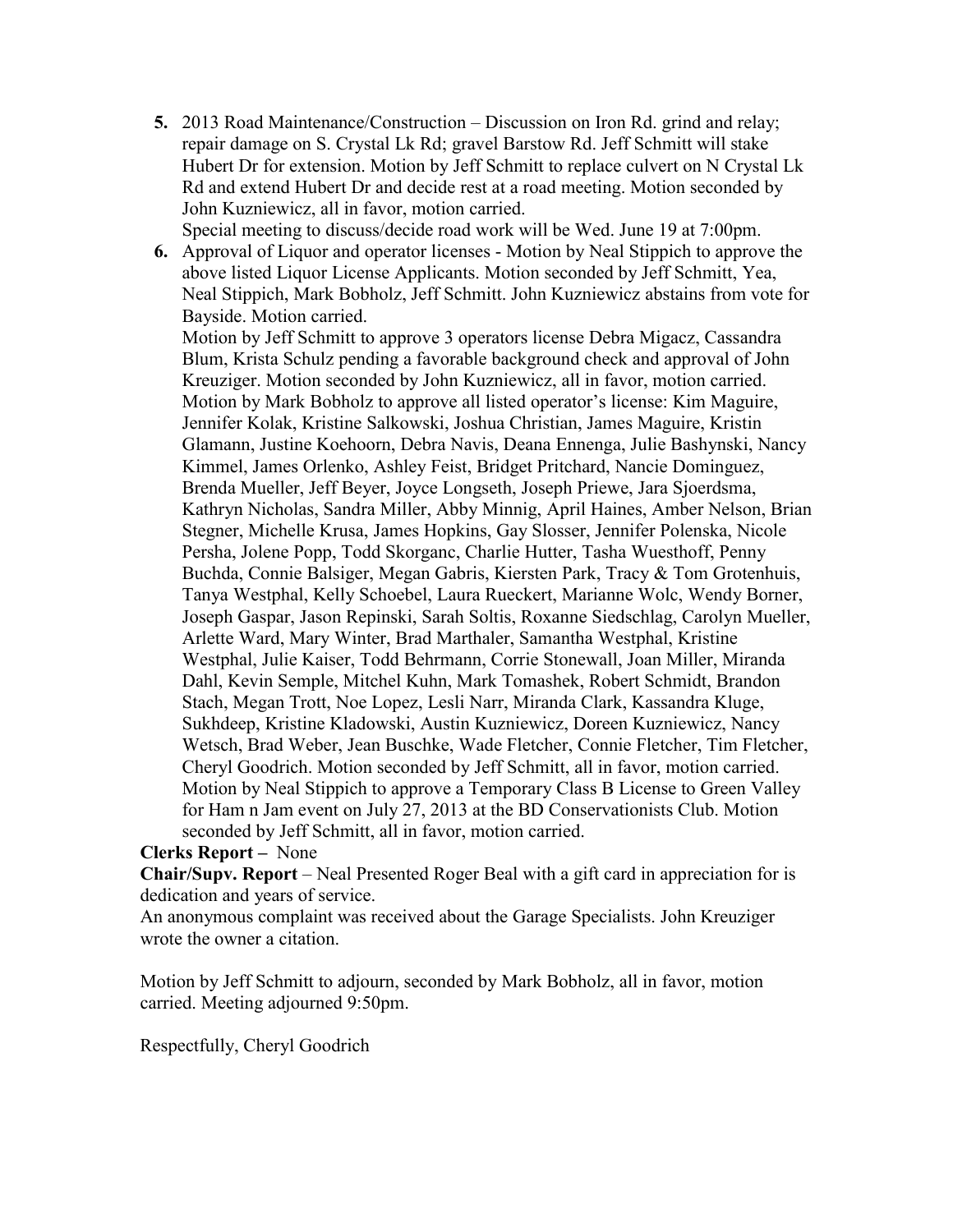# **Minutes of July 9, 2013 TOWN BOARD MEETING**  Beaver Dam Town Hall, W8540 Cty W, Beaver Dam, WI

Chairman called the July 9, 2013 Town Board meeting to order at 7:00pm. Roll Call taken, present, Neal Stippich, Mark Bobholz, John Kuzniewicz, Brian Toth, Clerk, Cheryl Goodrich & Treasurer, Annette Sustman.

Notice of meeting was posted amended posted July 2nd, published July5th. Motion by Brian Toth to adopt the agenda presented allowing Chairman to go out of order if necessary. Motion seconded by Mark Bobholz, All in favor, motion carried. Minutes of the June 11th Town board meeting were read. Motion by John Kuzniewicz to approve as read. Motion seconded by Mark Bobholz, all in favor, motion carried. Minutes of the June 25th special Town Board meeting were read. Motion by Jeff Schmitt to approve with corrections, add Clerk Cheryl Goodrich as present in roll call and change North Crystal Lk Rd to South Crystal Lk Rd. Motion seconded by Brian Toth, all in favor, motion carried.

### **COMMITTEE REPORTS**

PLANNING COMMITTEE – Committee will have a meeting the last Monday of July for rezoning and conditional use permit on Iron Rd for Vintage Parts, and look at ordinance for lot size.

LAND USE ADMINISTRATOR – Tom Zeamer gave a brief report of his monthly activities. 2 permits were issued. Fees collected of \$2,357.06 with added improvement value of \$276,000, 5 new homes going up. Tom started a new job at Karavan and will be here working Wednesdays and Fridays.

BOARD OF APPEALS – Meeting to be scheduled for road setback and minor land division.

**POLICE REPORT** – Chief John Kreuziger distributed and briefly discussed the monthly Activity and Police Beat reports. Citation issued to Garage Specialists on Center Rd. Woodland Dr. breaking up due to heavy truck use. John placed no parking signs along both sides.

Motion by John Kuzniewicz to accept the committee reports. Motion seconded by Brian Toth, all in favor, motion carried.

**TREASURERS REPORT –** Given by Annette Sustman**.** June 30th balances were as follows: General Fund checking, \$2,475.15; GF savings, \$196,073.23; Equipment savings, \$46,484.27; CD, \$217,434.69; Tax checking, 0.00; Tax Savings, \$211,852.30. Motion by Brian Toth to approve the report as given. Motion seconded by Neal Stippich, all in favor, motion carried.

**PAYMENT OF BILLS:** Totals bills presented; \$29,088.58. Motion by Brian Toth to approve payment of bills in the amount of \$29,088.58 from the general fund. Motion seconded by Neal Stippich, all in favor, motion carried.

**TOWN RESIDENTS** – Ken & Sally Ring request extension to give their attorney time to speak with the Towns attorney. Motion by Jeff Schmitt to have this issue on the Aug. agenda. Motion seconded by John Kuzniewicz, all in favor, motion carried.

Howard Bohl wants to clear access road to his field and gravel it. Abstract shows Bohls as ownership, not a Town road. Herb Lehner is contesting it. Howard requests it be on the Sept agenda.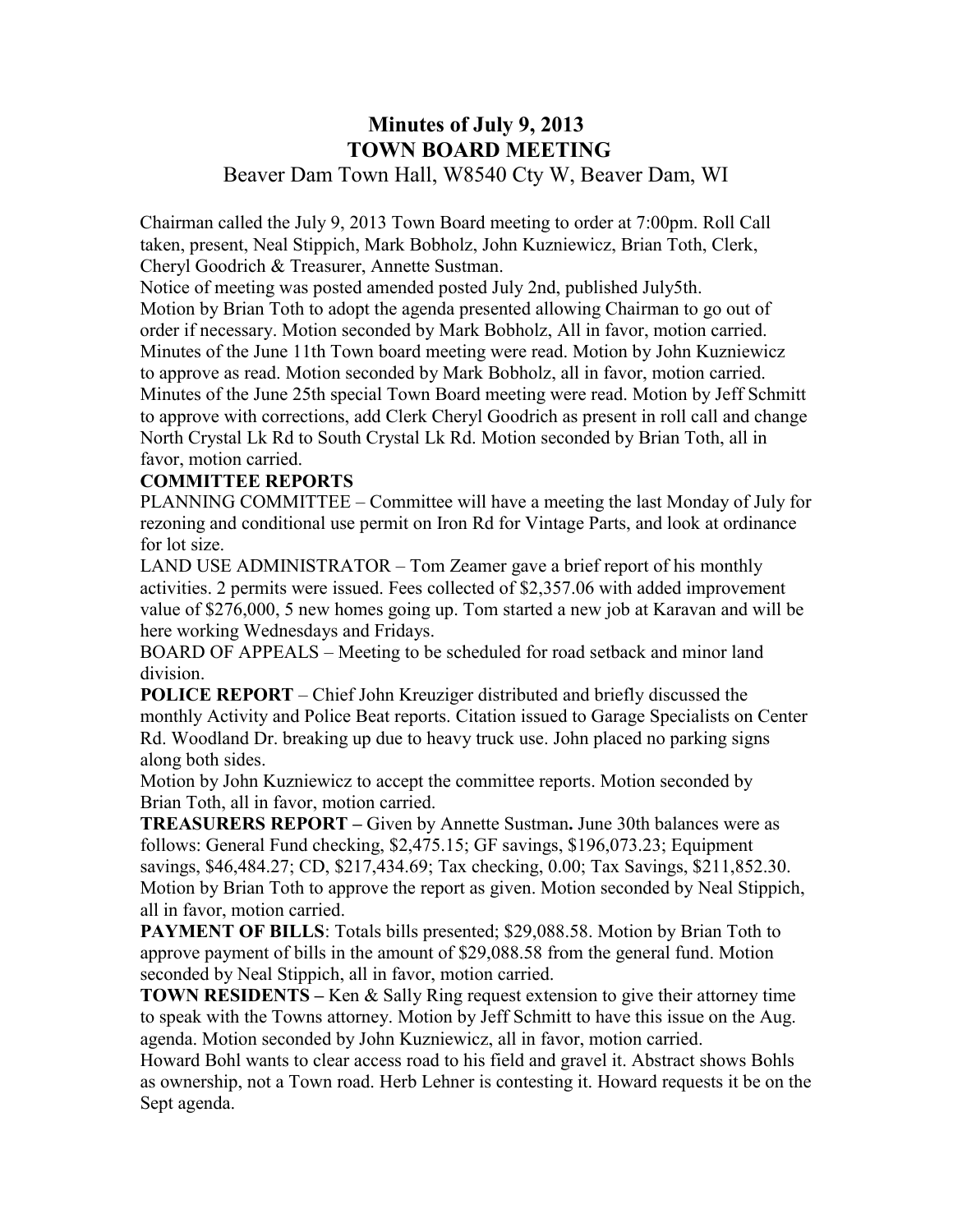### **Unfinished Business:**

**1.** Part time Maintenance position - Job description reviewed. Application received for the position. Revised job description will be brought to a special meeting for review and interview person for the position. Meeting will be July 23 at 7:00pm.

### **New Business:**

- **1.** Open and award bids One bid from Scott Construction for \$78,342 for sealcoating. After discussion, eliminate Tee Ln and N Fabisch Rd. making the bid \$59,680.67. Motion by Neal Stippich to approve and award the bid to Scott Construction for \$59,680.67. Motion seconded by Brian Toth, all in favor, motion carried. Bid ad for Barstow Rd for gravel lift will be placed asap for opening at the Aug. meeting. Town of Lowell will be interested in doing their part also. Scott will notify residents with door hangers when seal coating is to be done.
- 2. Shaw Hill Bridge Jeff Schmitt talked with Pete Thompson. The project qualifies for 50% aid from the County. County will do the work on a time and material basis. Motion by Neal Stippich to have the County repair Shaw Hill Bridge as needed. Motion seconded by John Kuzniewicz, all in favor, motion carried. Neal will contact Pete Thompson.

**Clerks Report –** 2 operator license received waiting on background check. Dawn Tuler and Anne Cook. Motion by John Kuzniewicz to approve pending approval by John Kreuziger. Motion seconded by Brian Toth, all in favor motion carried. **Chair/Supv. Report** –

Motion by Brian Toth to adjourn, seconded by John Kuzniewicz, all in favor, motion carried. Meeting adjourned 8:30pm.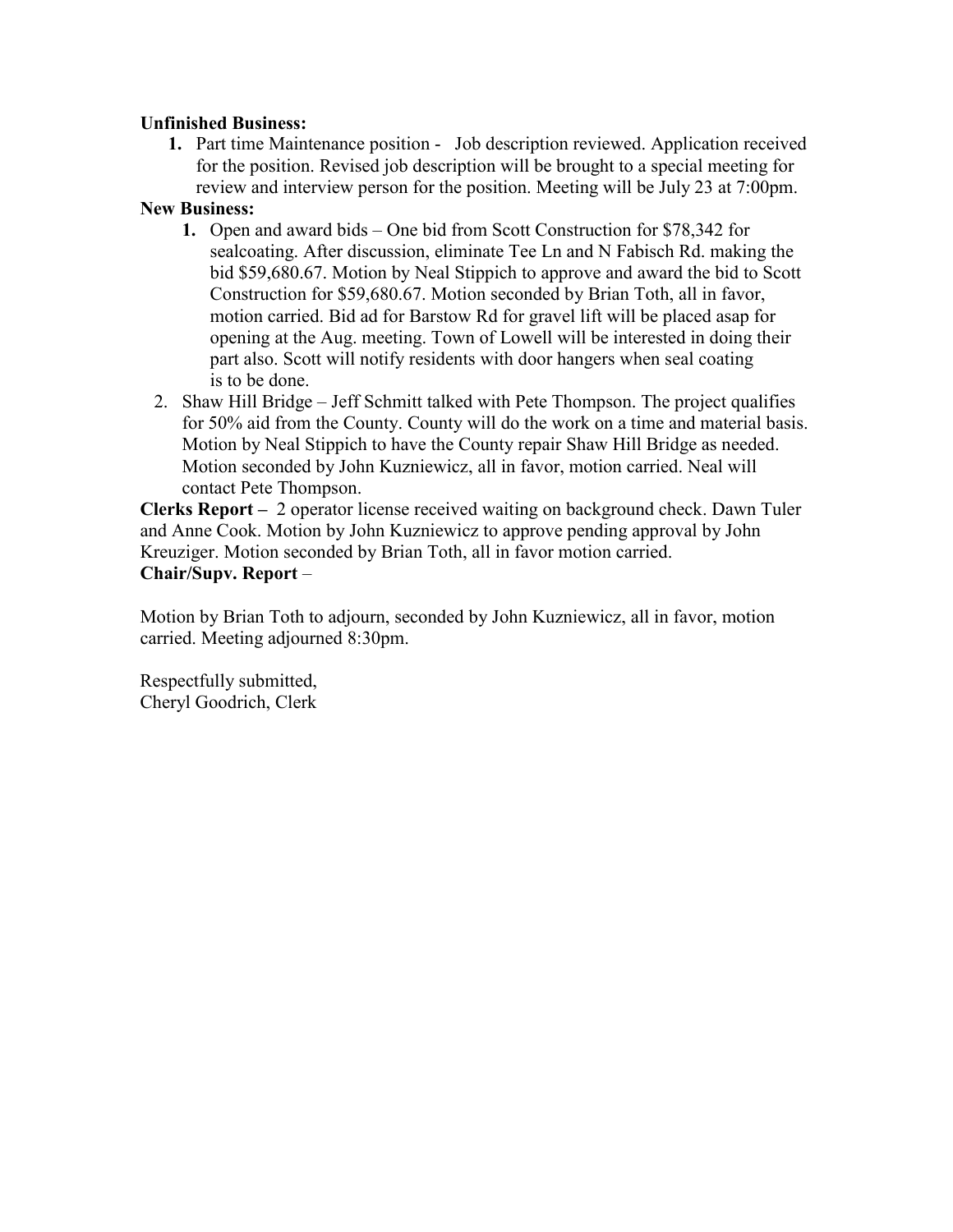# **Minutes of August 13, 2013 TOWN BOARD MEETING**

Beaver Dam Town Hall, W8540 Cty W, Beaver Dam, WI

Chairman Neal Stippich called the Aug.13, 2013 Town Board meeting to order at 7:07pm. Roll Call taken, present, Neal Stippich, Mark Bobholz, Jeff Schmitt, John Kuzniewicz, Brian Toth, Clerk, Cheryl Goodrich & Treasurer, Annette Sustman. Notice of meeting was posted Aug. 6th, published Aug. 9th.

Motion by Mark Bobholz to adopt the agenda presented. Motion seconded by Jeff Schmitt, all in favor, motion carried.

Minutes of the July 9th Town board meeting were read. Motion by John Kuzniewicz to approve as read. Motion seconded by Brian Toth, all in favor, motion carried.

Minutes of the July 23rd special Town Board meeting were read. Motion by Brian Toth to approve as read. Motion seconded by John Kuzniewicz, all in favor, motion carried. **COMMITTEE REPORTS**

PLANNING COMMITTEE – Committee meeting minutes of July  $29<sup>th</sup>$  were read. LAND USE ADMINISTRATOR – Tom Zeamer gave a brief report of his monthly activities. 11 permits were issued. Fees collected of \$3,304.00 with added improvement value of \$887,000.

BOARD OF APPEALS – Meeting is scheduled for Aug.  $21^{st}$ .

**POLICE REPORT** – Chief John Kreuziger distributed and briefly discussed the monthly Activity and Police Beat reports.

Motion by John Kuzniewicz to accept the committee reports. Motion seconded by Brian Toth, all in favor, motion carried.

**TREASURERS REPORT –** Given by Annette Sustman**.** July 31st balances were as follows: General Fund checking, \$1,386.57; GF savings, \$228,412.61; Equipment savings, \$46,486.25; CD, \$217,434.69; Tax checking, 0.00; Tax Savings, \$211,897.28. Motion by Jeff Schmitt to approve the report as given. Motion seconded by Brian Toth, all in favor, motion carried.

**PAYMENT OF BILLS:** Totals bills presented; \$141,792.92. Motion by Brian Toth to approve payment of bills in the amount of \$108,631.27 from the general fund, not including Advanced Disposal for \$33,161.65 until verification of census by clerk. No second. Motion by Brian Toth to pay bills in the amount of \$141,792.92 holding the \$33,161.65 to Advance Disposal and pay up to \$33,161.65 upon verification of census by clerk. Motion seconded by Jeff Schmitt, all in favor, motion carried.

**TOWN RESIDENTS –** Dick Trapp, W9192 S Sunset Pt Rd, stated the ditching north of culvert installed at Brad Weber's driveway cut off access to his 220' of land. Request the Town put in a culvert and driveway to his property.

Dennis Giese wants to tear down two condemned properties. Certified Survey map was accepted and satisfied at the Town level. Advised to go to County for approval also. New house will be built in a year or two. Tom stated no permits are needed to raze the two buildings.

## **Unfinished Business:**

**1.** Ring's right of way issue on S. Sunset Pt Rd – Attorneys could not be present. Motion by Jeff Schmitt to table on this issue until Sept. meeting. Motion seconded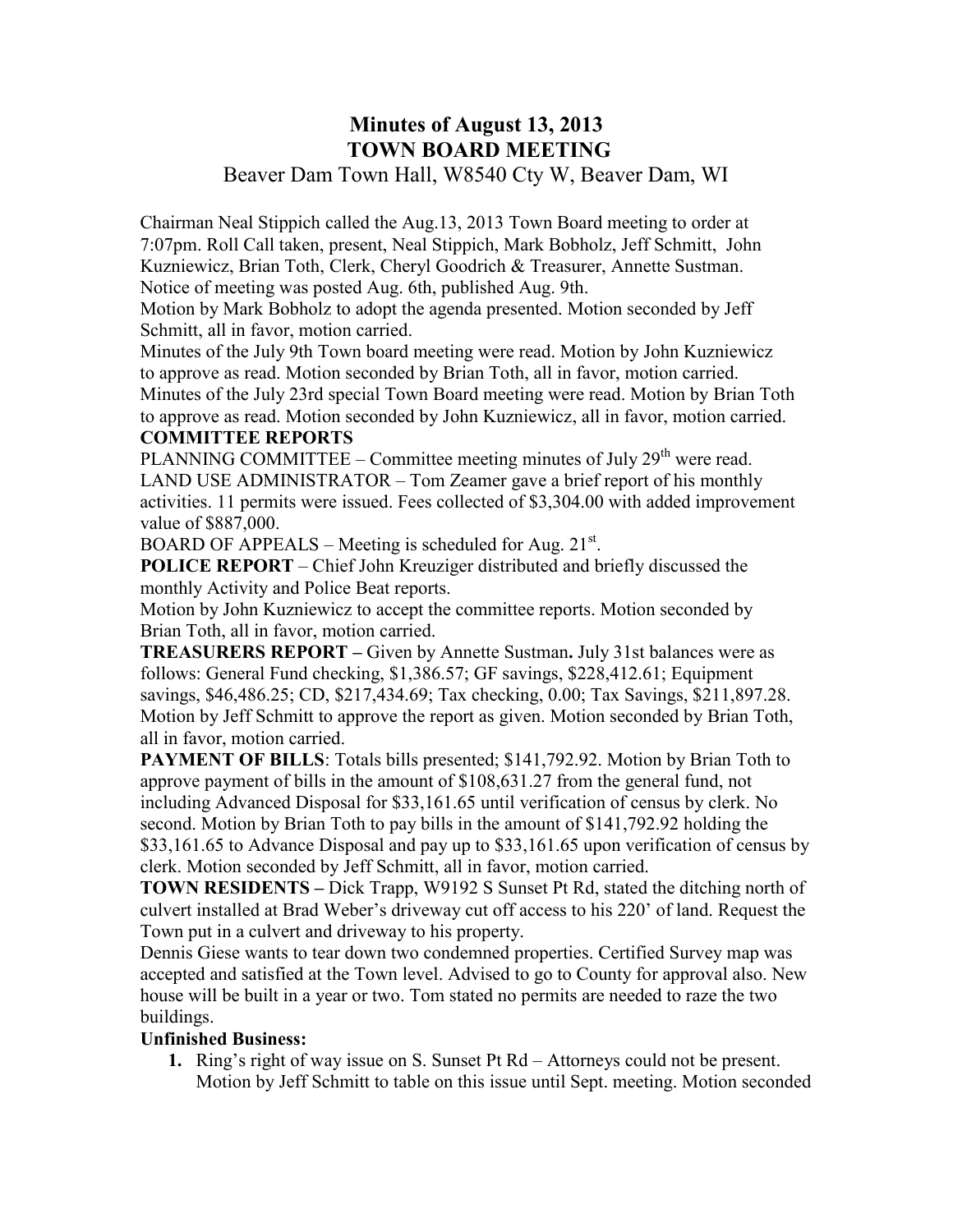by Neal Stippich, in favor, Neal Stippich, Mark Bobholz, John Kuzniewicz, Jeff Schmitt. Nay Brian Toth. Motion carried.

### **New Business:**

- **1.** Open and award bids for Barstow Rd and Hubert Dr. Barstow Rd, bid from Michels Materials for \$15,120; Schmitt Challenges for \$12,240. Hubert Dr, bid from NEA for \$12,500. Review of road budget presented by Clerk. Motion Neal Stippich to take low bid for Barstow and NEA bid for Hubert Dr. Proposal for Patriots Way from NEA is \$8,625. No second on motion on the floor. Discussion on removal of culvert in right of way. Motion was passed in 2009 to remove the culvert in right of way. First motion dead. Motion by Mark Bobholz to accept NEA bid for Hubert, decline Barstow bids to use funds to maintain budget and put a sealing surface on Patriots Way. Motion seconded by John Kuzniewcz. Aye, Mark Bobholz, John Kuzniewicz, nay Brian Toth, Neal Stippich, abstain, Jeff Schmitt. Motion failed. Motion by Brian Toth to accept bid from NEA for Hubert Dr. and reject bids for Barstow Rd. Motion seconded by Mark Bobholz. Aye Mark Bobholz, John Kuzniewicz, Neal Stippich, Brian Toth. Abstain, Jeff Schmitt. Motion carried.
- **2.** Paving Patriots Way Bid from NEA is \$8,625. Motion by Brian Toth to accept the bid from NEA to put an asphalt surface on Patriots Way and remove the southern culvert in the right of way. Motion seconded by Mark Bobholz. Aye, Brian Toth, Mark Bobholz, John Kuzniewicz, Neal Stippich. Abstain, Jeff Schmitt, motion carried. Put culvert issue on Sept. agenda.
- **3.** Repair of S. Crystal Lk Rd Crack Fill Services will fill with asphalt cover with a rubber sealant.
- **4.** Zimmerman Ditch cleaning Ken Ferstl requesting change in ditch from retention pond to 24" culvert. He would like to put in a grate so retention pond runs into grate, down 2 tile lines installed, to 24" culvert, to remove standing water and keep ditch dry for mowing. Motion by Brian Toth to allow Ken Ferstl to perform presented ditch work on Zimmerman Dr. at his own cost with Permit issued by Neal Stippich. Motion seconded by John Kuzniewicz, all in favor, motion carried.
- **5.** Rezoning recommendation by Planning Committee Motion by Jeff Schmitt to accept the Planning Committees recommendation to rezone land on Iron Rd purchased by Vintage Parts from Commercial to Industrial. Motion seconded by Neal Stippich. Motion amended by Jeff Schmitt to include with the exception of the requirement to revert back to Commercial upon sale of property. Motion seconded by Neal Stippich, all in favor, motion carried.
- **6.** Minor land Division on Canary Rd no action needed by the Town Board, it goes to the Board of Appeals
- **7.** Change of Ordinance to remove lot size limit in A1 & A2 Allow larger lots with existing buildings. This will eliminate the need to go to the Board of Appeals and save more buildings. Neal suggests to get input from other entities.

**Clerks Report –** 2 operator license received Kirsten Bonilla and Casey Cook. Motion by John Kuzniewicz to approve operator licenses presented. Motion seconded by Brian Toth, all in favor motion carried.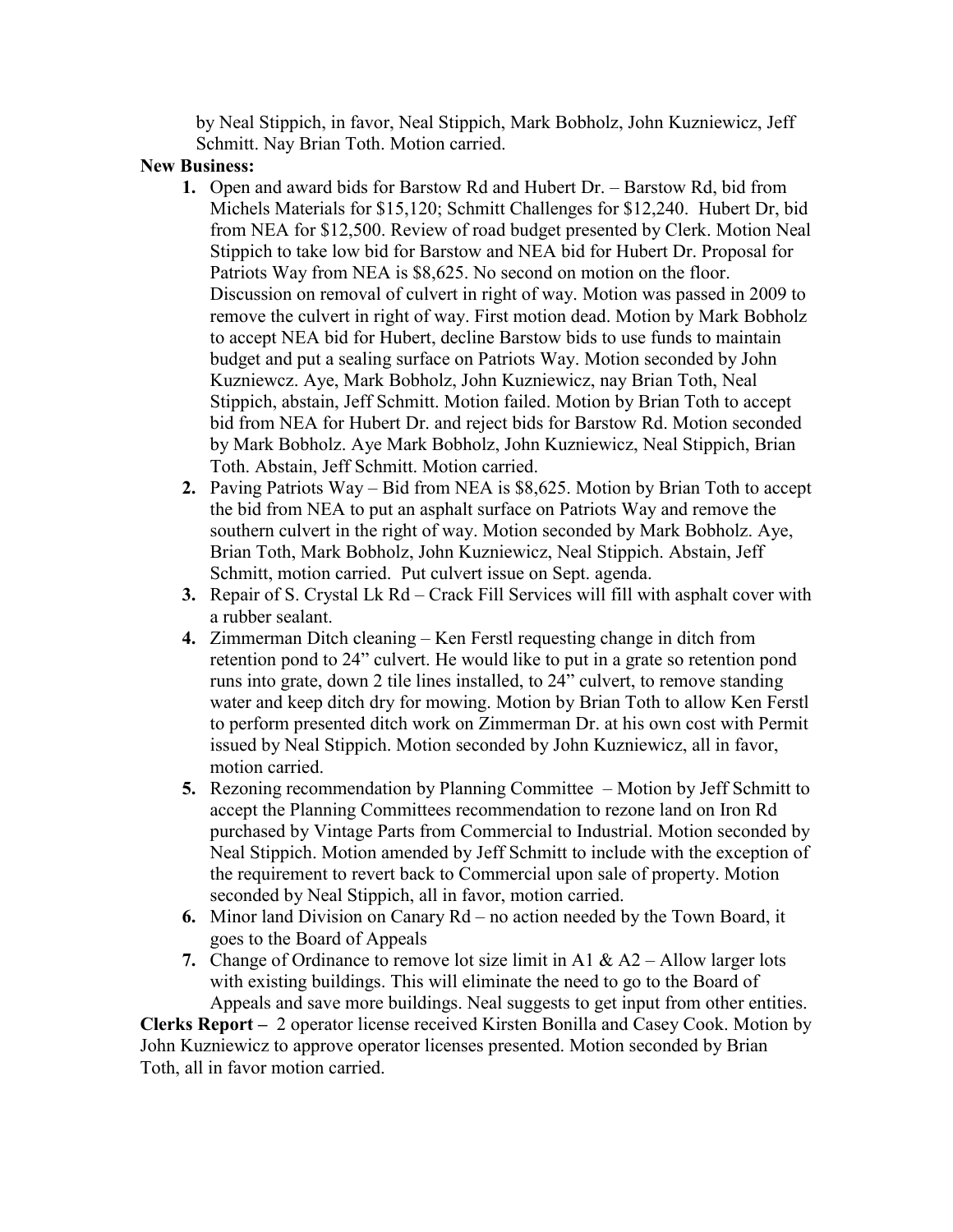Request for Hearing Impaired signs to be put up on Francis Ln and N Crystal Lk Rd. Clerk will get address for a site visit.

Request for Pro-Builder to use N Crystal Lk Rd for truck traffic to build a home on Country Creek. Permission granted.

**Chair/Supv. Report** – Meeting in Juneau for Crystal Lk Bridge culvert on Monday, Aug 19<sup>th</sup> at 7:50pm. Question of CUP needed at Nells and others in the Town.

Are complaints about builders on Woodland Dr and road damage being conveyed to the city. Neal to get a copy of road agreement between city and contractor for repair of Woodland Dr.

Jeff stated of dangerous situations on Prospect Rd at Leweke farm.

Suggested site visits to Francis and N Crystal Lk Rd, Prospect Rd, Woodland Dr. Motion by Brian Toth to adjourn, seconded by Mark Bobholz, all in favor, motion carried. Meeting adjourned 10:12pm.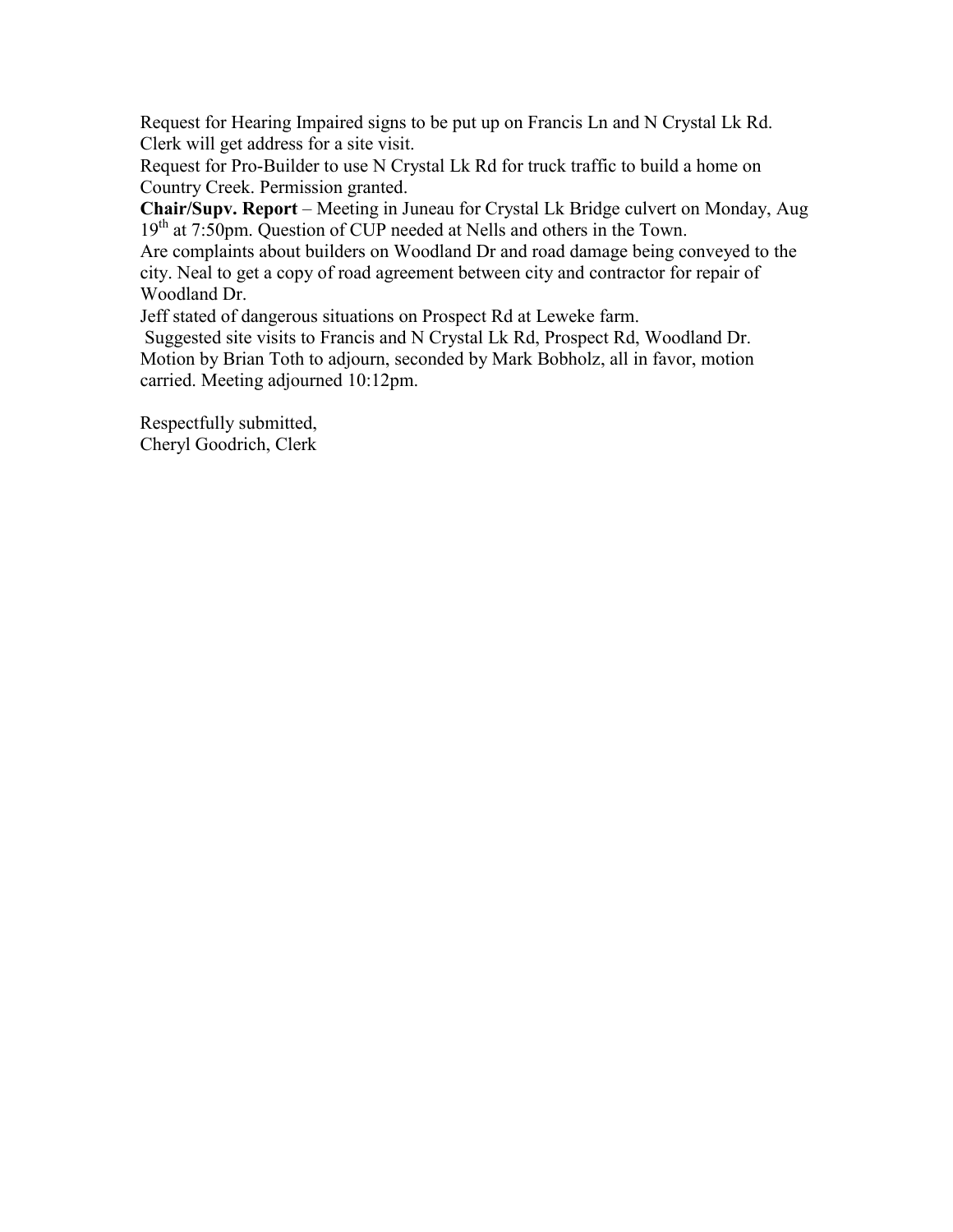# **Minutes of Sept. 10, 2013 TOWN BOARD MEETING**

Beaver Dam Town Hall, W8540 Cty W, Beaver Dam, WI

Chairman Neal Stippich called the Sept 10, 2013 Town Board meeting to order at 7:05pm. Roll Call taken, present, Neal Stippich, Mark Bobholz, John Kuzniewicz, Jeff Schmitt, Brian Toth, Clerk, Cheryl Goodrich & Treasurer, Annette Sustman. Notice of meeting was posted Sept. 3rd, published Sept. 7th.

Motion by John Kuzniewicz to adopt the agenda presented allowing the chairman to go out of order if necessary. Motion seconded by Brian Toth, all in favor, motion carried. Minutes of the Aug. 13th Town board meeting were read. Motion by Brian Toth to approve as read. Motion seconded by John Kuzniewicz, all in favor, motion carried.

## **COMMITTEE REPORTS**

PLANNING COMMITTEE – No meeting

LAND USE ADMINISTRATOR – Tom Zeamer absent, presented a written report of his monthly activities. 1 permit was issued. Fee collected of \$88.00 with added improvement value of \$13,000.

BOARD OF APPEALS – Jeff Schmitt stated meeting was held Aug.  $21<sup>st</sup>$  and a variance was granted to the Charlote Kehl Esstate for a land division.

**POLICE REPORT** – Chief John Kreuziger distributed and briefly discussed the monthly Activity and Police Beat reports.

Motion by Jeff Schmitt to accept committee reports. Motion seconded by Brian Toth, all in favor, motion carried.

**TREASURERS REPORT –** Given by Annette Sustman**.** Aug. 31st balances were as follows: General Fund checking, \$4,972.75; GF savings, \$100,117.65; Equipment savings, \$46,488.22; CD, \$217,434.69; Tax checking, 0.00; Tax Savings, \$313,756.03. Motion by Mark Bobholz to approve the report as given. Motion seconded by Brian Toth, all in favor, motion carried.

**PAYMENT OF BILLS:** Totals bills presented; \$109,587.09 from the general fund and \$5,533.95 from the tax account. Motion by Jeff Schmitt to approve payment of bills in the amount of \$109,587.09 from the general fund. Motion seconded by John Kuzniewicz, all in favor, motion carried. Motion by Brian Toth to approve payment of bills in the amount of \$5,533.95 from the tax account. Motion seconded by Jeff Schmitt, all in favor, motion carried.

**TOWN RESIDENTS –** Dick Trapp, W9192 S Sunset Pt Rd, did not get on the agenda, it will be on the Oct. agenda. Marvin Bruns from Majestic Hills MHP, stated resident at 203 Linda Ln that is dealing in junk and is letting it build up on the property. Neal referred the problem to John Kreuziger. Mr. Bruns also asked how many people may occupy a mobile home.

## **Unfinished Business:**

- 1. Bohl field driveway Wheeler road is not a Town road. The Town has not collected road aid and has no ownership to what was known as Wheeler Rd. Howard Bohl may proceed as desired.
- **2.** Right of way issue at Ring property on S Sunset Pt Rd No new information received from attorneys. Motion by Neal Stippich to table to October 8 meeting. If no new information is received from attorney by then, the board will follow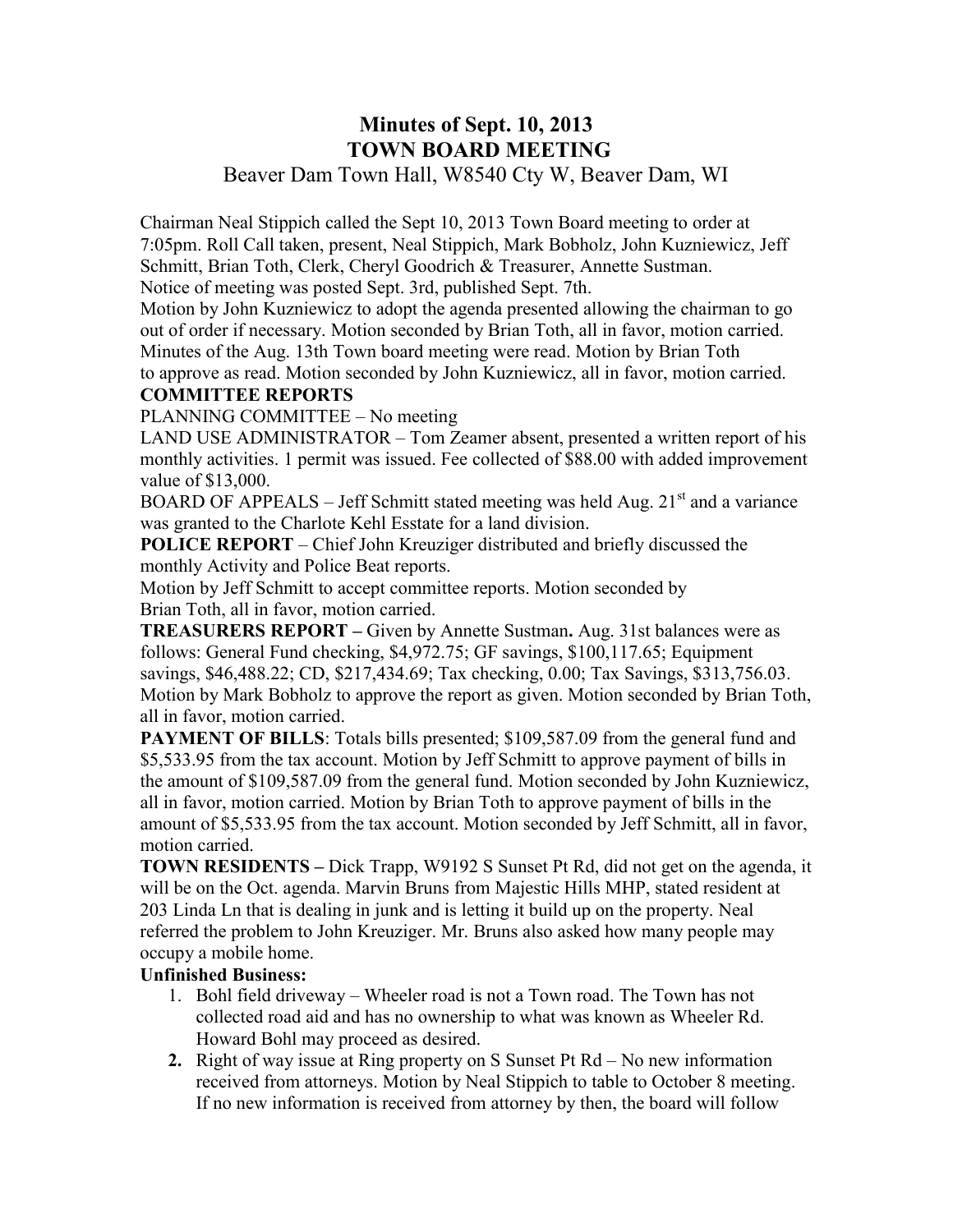through with previous motion to proceed with issuance of a citation(s) to land owner by Police Chief John Kreuziger and order removal of electric & water from under the road. Motion seconded by John Kuzniewicz, Ayes, John Kuzniewicz, Neal Stippich, Mark Bobholz, Jeff Schmitt. Nay, Brian Toth, motion carried.

**3.** Removal of culvert on Thompson Rd – Mr. Bartol is present and stated that AT&T has an easement to his private property for a technician shed and the driveway is the access for that easement. Motion by John Kuzniewicz to allow driveway be allowed, open south end of culvert and add an apron endwall at Mr. Bartols expense, driveway be used only for AT&T access to easement and if Patriot Way is completely developed, the driveway be removed or moved. Motion seconded by Mark Bobholz. Votes all nay, motion failed. Motion by Brian Toth to table until the October to get information if it went to Planning committee and or Board of Appeals and those minutes, a copy of easement and variance granted by Board of Appeals in 1995. Motion seconded by John Kunziewicz, all in favor, motion carried.

### **New Business:**

- 1. Resolution to adopt "No Parking" on Thompson Rd Motion by Neal Stippich to adopt No Parking on Thompson Rd on both sides within 1000' of Hwy 33. Motion seconded by Brian Toth. Aye, Neal Stippich, Brian Toth. Ney, Jeff Schmitt, Mark Bobholz and John Kuzniewicz. Motion failed. Ordinance already covers no parking on town roads. A Specific road must be approved and passed by resolution.
- **2.** Dumpsters and yard waste area at Town Hall Mark suggested Budde pit available to residents for a fee and for the Town. Possibly have a yard waste area at the Town hall for residents and then the Town can hall it to the pit. Mark will investigate further and report at the Oct. meeting.
- **3.** Tree encroachment on Town roads Center Rd, N Blackbird Rd have several bad areas. Mark suggests rental from Weiers Equipment in Kaukauna for fall clean up. Les is directed to get what he can with Town equipment, then Neal will call a special meeting for board members to view what is left and how to deal with it.
- **4.** 4 way stop at N Crystal Lk Rd and Francis Requested for child safety.
- **5.** 25mph speed limit on N Crystal Lk Rd by Burchardt subdivision Motion by John Kuzniewicz to adopt Ordinance 2013-1 amending chapter 58 "Traffic and Vehicles". Motion seconded by Jeff Schmitt, all in favor, motion carried.
- **6.** Beaudry driveway on N Crystal Lk Rd Request to redo driveway due to problem with getting camper out of driveway since road was reconstructed. Les and Jeff will trim trees on N Crystal Lk Rd and RR tracks in order to see the RR sign. Proposals were received for driveway repair by General Asphalt for \$3,950 and Northeast Asphalt, Option 1 - \$3,500, option 2 - \$5,500. Motion by Neal Stippich to award to General Asphalt. No second. Motion failed. Motion by Brain Toth deny request to reconstruct a private driveway. Motion seconded by John Kuzniewicz. All in favor, motion carried.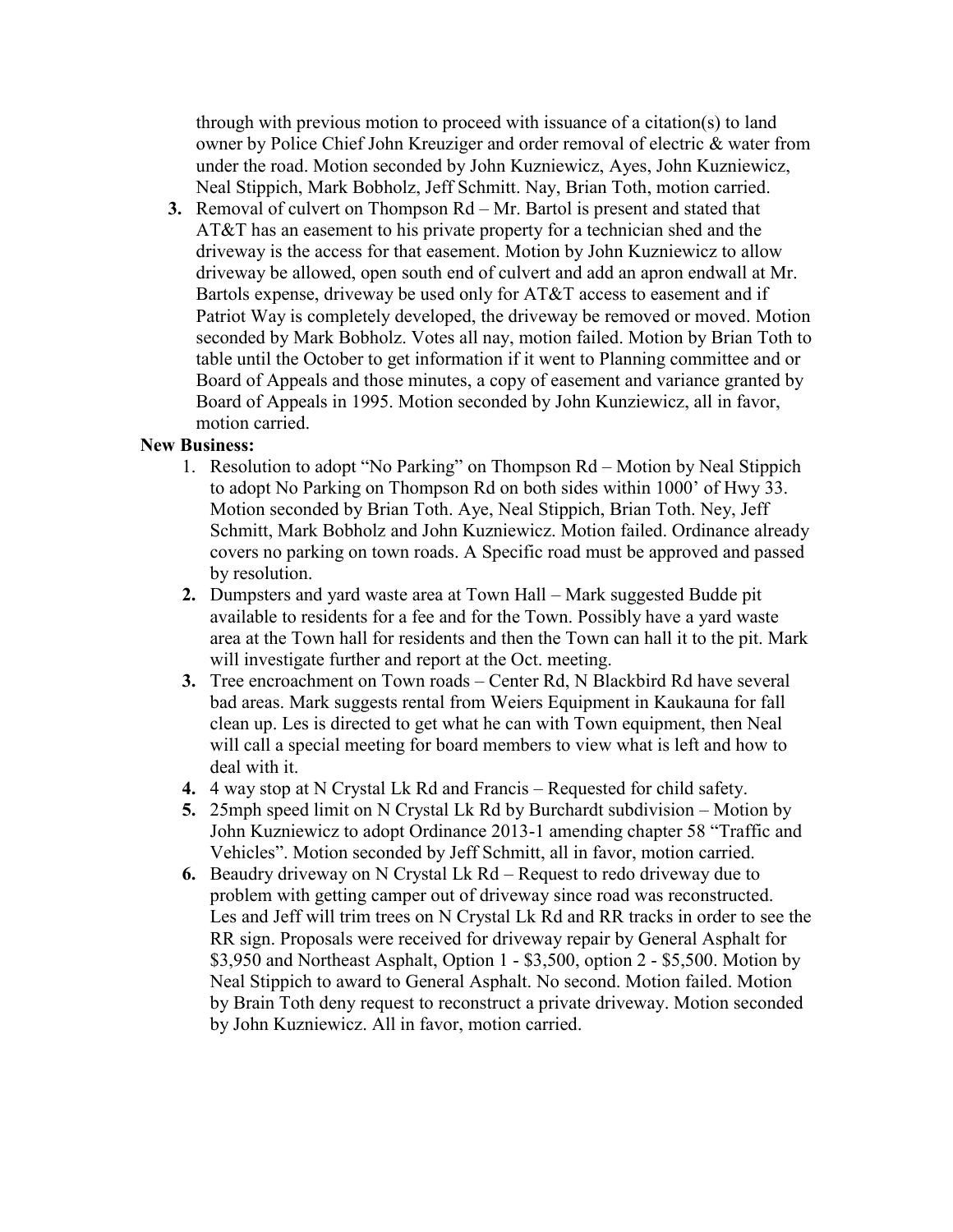**Clerks Report –** 1 operator license received from Sara Specht. Motion by Jeff Schmitt to approve operator license pending a favorable background check. Motion seconded by John Kuzniewicz , all in favor motion carried.

Open Book will be Oct. 28<sup>th</sup> from 12pm-7pm, Board of Review will be Nov.13 from 7pm-9pm.

**Chair/Supv. Report** – Mark Bobholz received a request for signs on Ollinger and N Crystal Lk Rd. No additional signs will be installed.

Neal received a request from Army Corp of Engineers for what is to be done on S. Crystal Lk Rd. Neal will forward to Pete Thompson.

Application approval received for S Crystal Lk Rd bridge.

Neal arranged a meeting with the City Mayor Kennedy, Richie Piltz along with John Kuzniewizc on Woodland Dr. Mayor Kennedy said he would forward a copy of the developer's agreement to the Town. Road should be widened. John suggest the Town request a shared cost with City pay  $\frac{1}{4}$ , the town pay  $\frac{1}{4}$  and developer pay  $\frac{1}{2}$ .

Motion by Brian Toth to adjourn, seconded by Mark Bobholz, all in favor, motion carried. Meeting adjourned 9:07pm.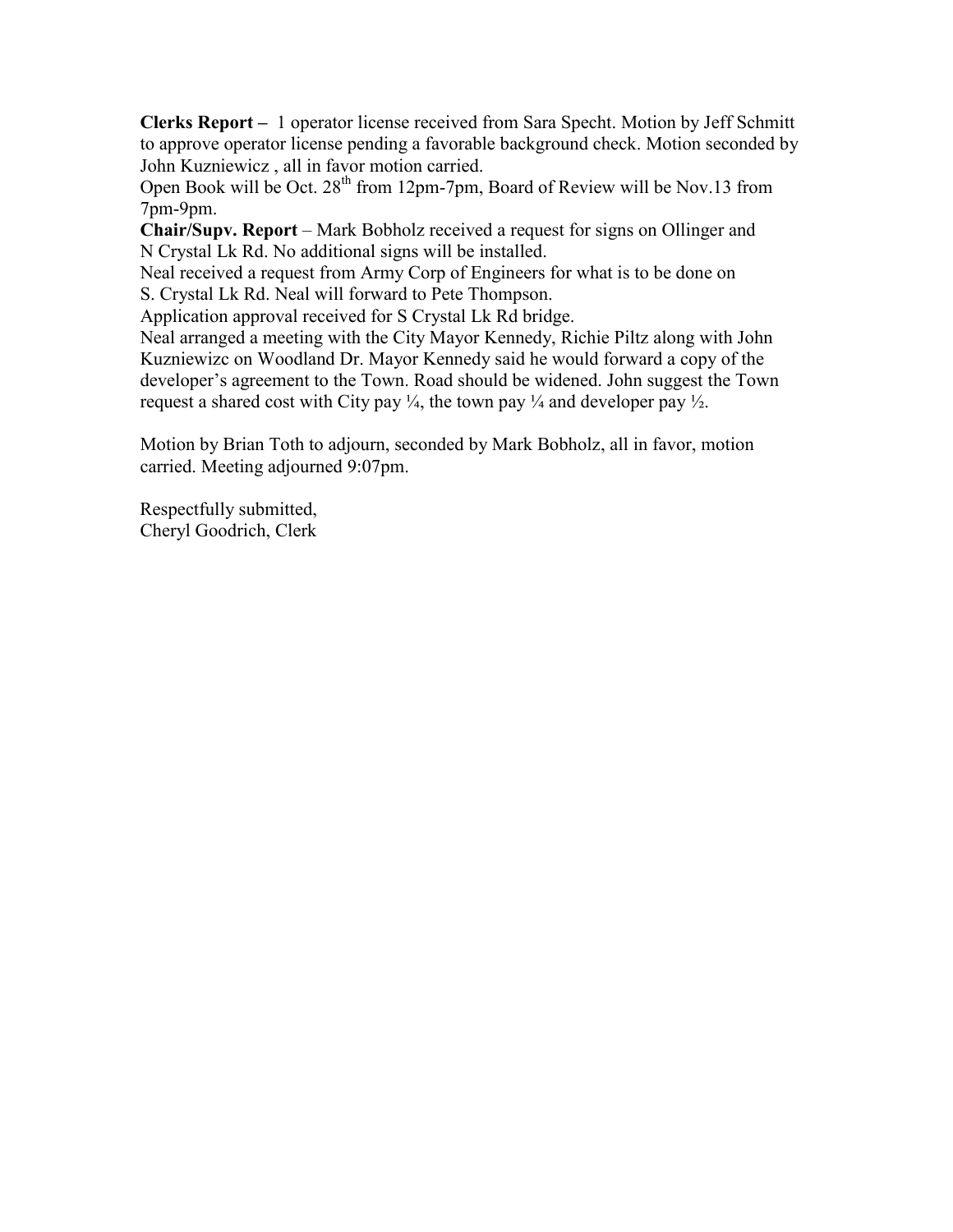## **Minutes of Oct. 8, 2013 TOWN BOARD MEETING**  Beaver Dam Town Hall, W8540 Cty W, Beaver Dam, WI

Chairman Neal Stippich called the Oct 8, 2013 Town Board meeting to order at 7:05pm. Roll Call taken, present, Neal Stippich, Mark Bobholz, John Kuzniewicz, Brian Toth, Clerk, Cheryl Goodrich & Treasurer, Annette Sustman.

Notice of meeting was posted Oct 1st, published Oct. 4<sup>th</sup>.

Motion by Mark Bobholz to adopt the agenda presented allowing the chairman to go out of order if necessary. Motion seconded by Brian Toth, all in favor, motion carried. Minutes of the Sept. 10th Town board meeting were read. Motion by Mark Bobholz to approve with correction of amount of bills paid a typo and addition to number 1 on new business. Motion seconded by John Kuzniewicz, all in favor, motion carried.

# **COMMITTEE REPORTS**

PLANNING COMMITTEE – Sept  $30<sup>th</sup>$  meeting. Conditional Use Permit for Bohl farms was tabled, rezoning and Brunell creating a lot, also tabled.

LAND USE ADMINISTRATOR – Tom Zeamer absent, presented a written report of his monthly activities. 3 permits were issued. Fee collected of \$309.00 with added improvement value of \$84,000.

BOARD OF APPEALS – No Meeting

**POLICE REPORT** – Chief John Kreuziger distributed and briefly discussed the monthly Activity and Police Beat reports. Citation was given for dumping garbage on Iron Rd and a suspect confessed to and was arrested for 35 burglaries.

Motion by John Kuzniewicz to accept committee reports. Motion seconded by Brian Toth, all in favor, motion carried.

**TREASURERS REPORT –** Given by Annette Sustman**.** Sept. 30st balances were as follows: General Fund checking, \$3,299.96; GF savings, \$37,308.38; Equipment savings, \$46,490.13; CD, \$217,434.69; Tax checking, 0.00; Tax Savings, \$308,285.79.

Motion by John Kuzniewicz to approve the report as given. Motion seconded by Neal Stippich, all in favor, motion carried.

**PAYMENT OF BILLS:** Totals bills presented; \$111,157.38 from the general fund. Motion by Neal Stippich to approve payment of bills in the amount of \$111,157.38 from the general fund. Motion seconded by Brian Toth, all in favor, motion carried.

### **TOWN RESIDENTS –** No statements or questions

### **Unfinished Business:**

- **1.** Right of way issue at Ring property on S Sunset Pt Rd no new information received from attorneys. Motion by John Kuzniewicz to table to get opinion from Attorney and Tom Zeamer on response from Mr. Ring's attorney and reverse last month's motion. Motion seconded by Neal Stippich. Aye, John Kuzniewicz, Neal Stippich. Nay, Brian Toth, Mark Bobholz. Motion failed. Issued will be revisited when Jeff Schmitt arrives.
- **2.** Removal of culvert on Thompson Rd Tim Bartol presented a map and cover letter of easement. Motion by Neal Stippich to table for a maximum of two months. Motion seconded by Brian Toth, all in favor, motion carried.
- **3.** Dumping of yard waste at Budde pit. Mark Bobholz stated that Buddes would allow the Town to dump yard waste for a \$20 charge per load. We may direct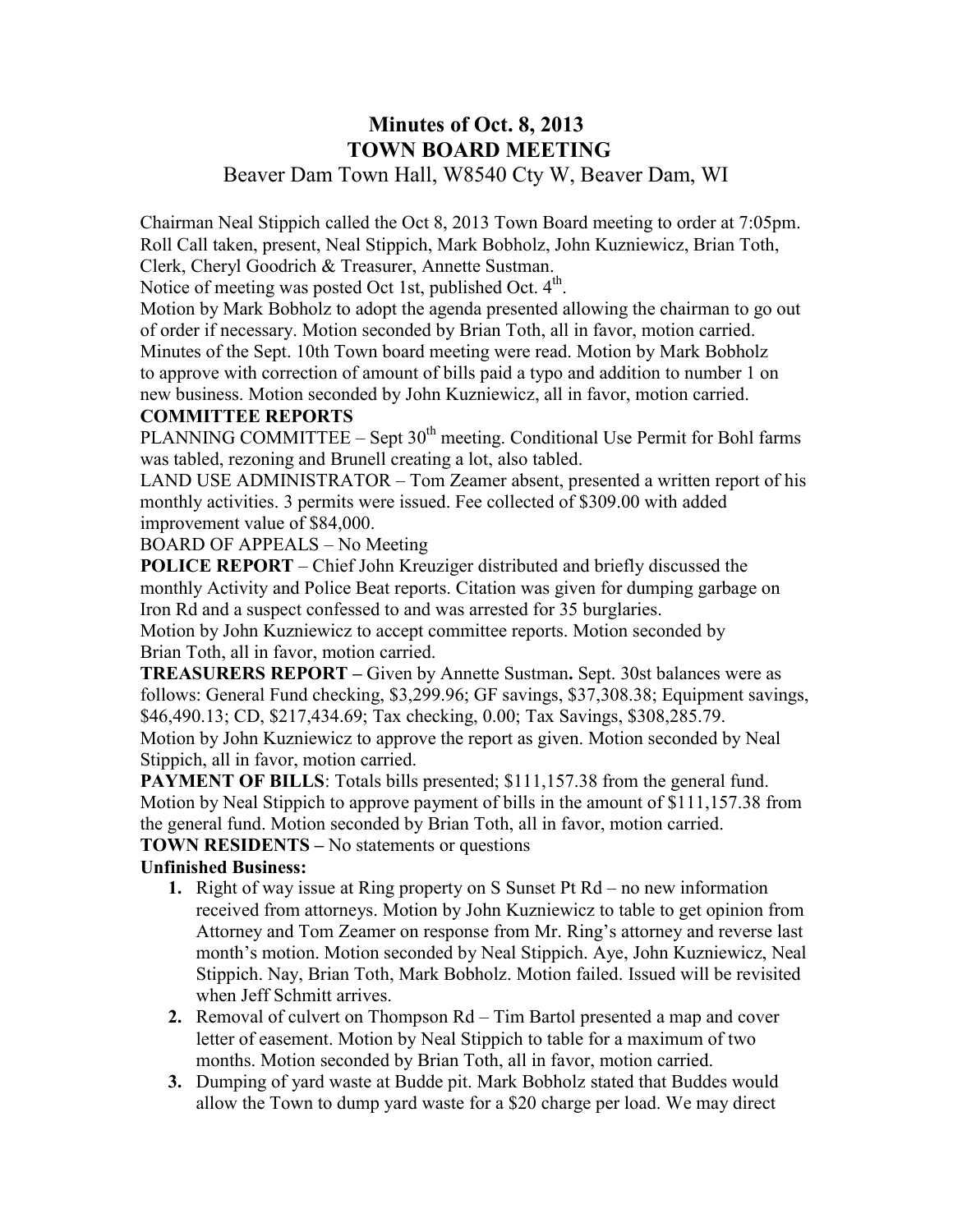residents to take their own yard waste to the Budde pit and Buddes will charge the individual residents. The Town will continue as is with the dumpsters.

### **New Business:**

- **1.** Lifestar Emergency Services presentation will wait for Jeff to arrive
- **2.** BD Fire Association purchase of brush truck Left that the expense is left to individual townships to decide if they can work it into their budget. Jeff Schmitt arrives at 8:00pm
	- 1. Lifestar Presentation Mike Kreuger present to represent Lifestar. Based in Waupun and Columbus. 1 ambulance and 2 techs at each location. Approximate cost to Town would be \$400,000. Dan Kenevan and John Kreuziger spoke in support of the City of Beaver Dam EMS. Motion by Mark Bobholz to entertain a proposal from Lifestar Ambulance services. Motion seconded by Jeff Schmitt. Aye, Mark Bobholz, John Kuzniewicz, Neal Stippich, Jeff Schmitt. Nay, Brian Toth. Motion carried.
- 3. Rifle use in the Town of Beaver Dam State passed a new law where rifle is allowed in the whole state. Residents have been directed to question if the Town is going change that law within the Town limits. After discussion, the Town will stay with state law.
- 4. Speed limit on N Crystal Lk Rd from Cty B to Edwin Ln Ordinance 2013-2 to change to speed limit to 45mph from County B to Edwin Ln. Motion seconded by Mark Bobholz. All in favor, motion carried.

Revisit Ring right of way issue – Leave as discussed.

**Clerks Report –** 3 operator licenses received from Abigail Messer, Dawn Standke and Amande Bechard . Motion by John Kuzniewicz to approve operator license. Motion seconded by Brian Toth. All in favor motion carried.

Open Book will be Oct.  $28^{th}$  from 12pm-7pm, Board of Review will be Nov.13 from 7pm-9pm.

**Chair/Supv. Report** – Info received for plow truck. Info. will be brought to budget meeting. Chief Mannel spoke, would like to meet with the full Town Board for discussion. Meeting for discussion will be Thurs. Oct  $17<sup>th</sup>$  at 8:00pm. Town requests revenues collected from billed calls.

Motion by Mark Bobholz to adjourn, seconded by Brian Toth, all in favor, motion carried. Meeting adjourned 9:12pm.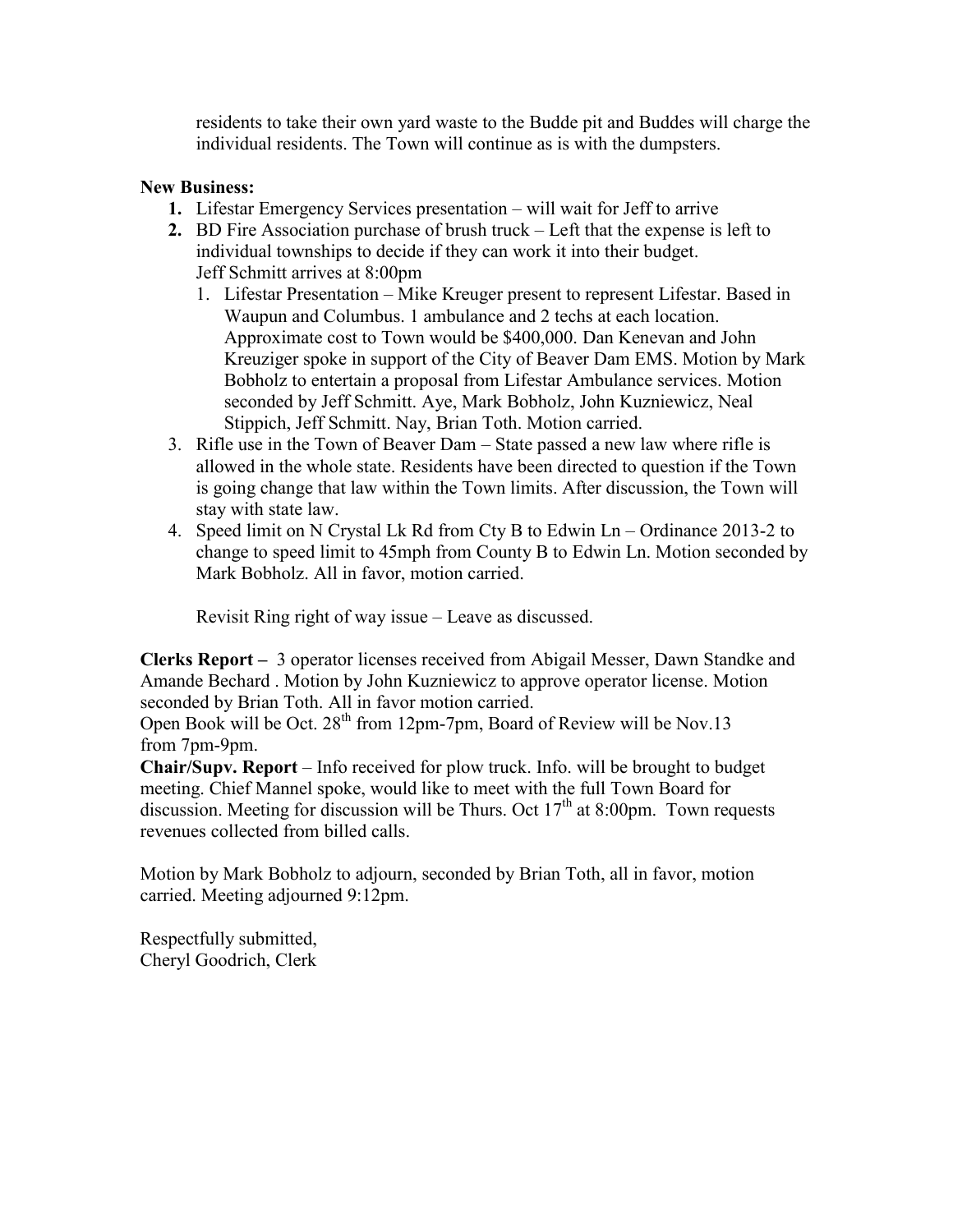## **Minutes of Nov.12, 2013 TOWN BOARD MEETING**  Beaver Dam Town Hall, W8540 Cty W, Beaver Dam, WI

Chairman Neal Stippich called the Nov.12, 2013 Town Board meeting to order at 7:00pm. Roll Call taken, present, Neal Stippich, Mark Bobholz, John Kuzniewicz, Jeff Schmitt, Brian Toth, Clerk, Cheryl Goodrich & Treasurer, Annette Sustman. Notice of meeting was posted Nov.6, published Nov.  $9<sup>th</sup>$ .

Motion by Brian Toth to adopt the agenda presented allowing the chairman to go out of order if necessary. Motion seconded by John Kuzniewicz, all in favor, motion carried. Minutes of the Oct. 8th Town board meeting were read. Motion by Brian Toth to approve with correction/addition Planning Comm. Report that both matters were tabled. Motion seconded by John Kuzniewicz, all in favor, motion carried.

### **COMMITTEE REPORTS**

PLANNING COMMITTEE – No Meeting

LAND USE ADMINISTRATOR – Tom Zeamer submitted a letter of resignation with Nov. 30<sup>th</sup> being his last day after 8 years of service. The monthly activity report includes 4 permits were issued. Fee collected of \$350.00 with added improvement value of \$50,000. A Thank You for years of service was given from Mark Bobholz on behalf of the Town.

BOARD OF APPEALS – No Meeting

**POLICE REPORT** – Chief John Kreuziger distributed and briefly discussed the monthly Activity and Police Beat reports.

Motion by John Kuzniewicz to accept committee reports. Motion seconded by Brian Toth, all in favor, motion carried.

**TREASURERS REPORT –** Given by Annette Sustman**.** Oct.31st balances were as follows: General Fund checking, \$1,693.58;

GF savings, \$75,342.16; BMO MM Savings, \$218,505.91: Equipment savings, \$46,492.11; Tax checking, 0.00; Tax Savings, \$198,882.31.

Motion by Mark Bobholz to approve the treasurer's report as given. Motion seconded by Brian Toth, all in favor, motion carried.

**PAYMENT OF BILLS:** Totals bills presented; \$68,830.25 from the general fund. An amount of \$4,745.11 is subtracted due to a few checks being listed twice and Leipsic cemetery donation being held till next month. New total of bills presented for approval is 64,085.14. Motion by Brian Toth to approve payment of approved bills in the amount of \$64,085.14 from the general fund. Motion seconded by Mark Bobholz, all in favor, motion carried.

**TOWN RESIDENTS –** Joe Meyer questioned a parcel of land he wants to sell but there is a problem with the status of the parcel if it is a separate or combined lot to an adjoining lot. Neal Stippich will check into it.

### **Unfinished Business:**

**1.** Right of way issue at Ring property on S Sunset Pt Rd – Tom stated he was holding the check and no permit was issued. Neal will contact Mr. Hannan.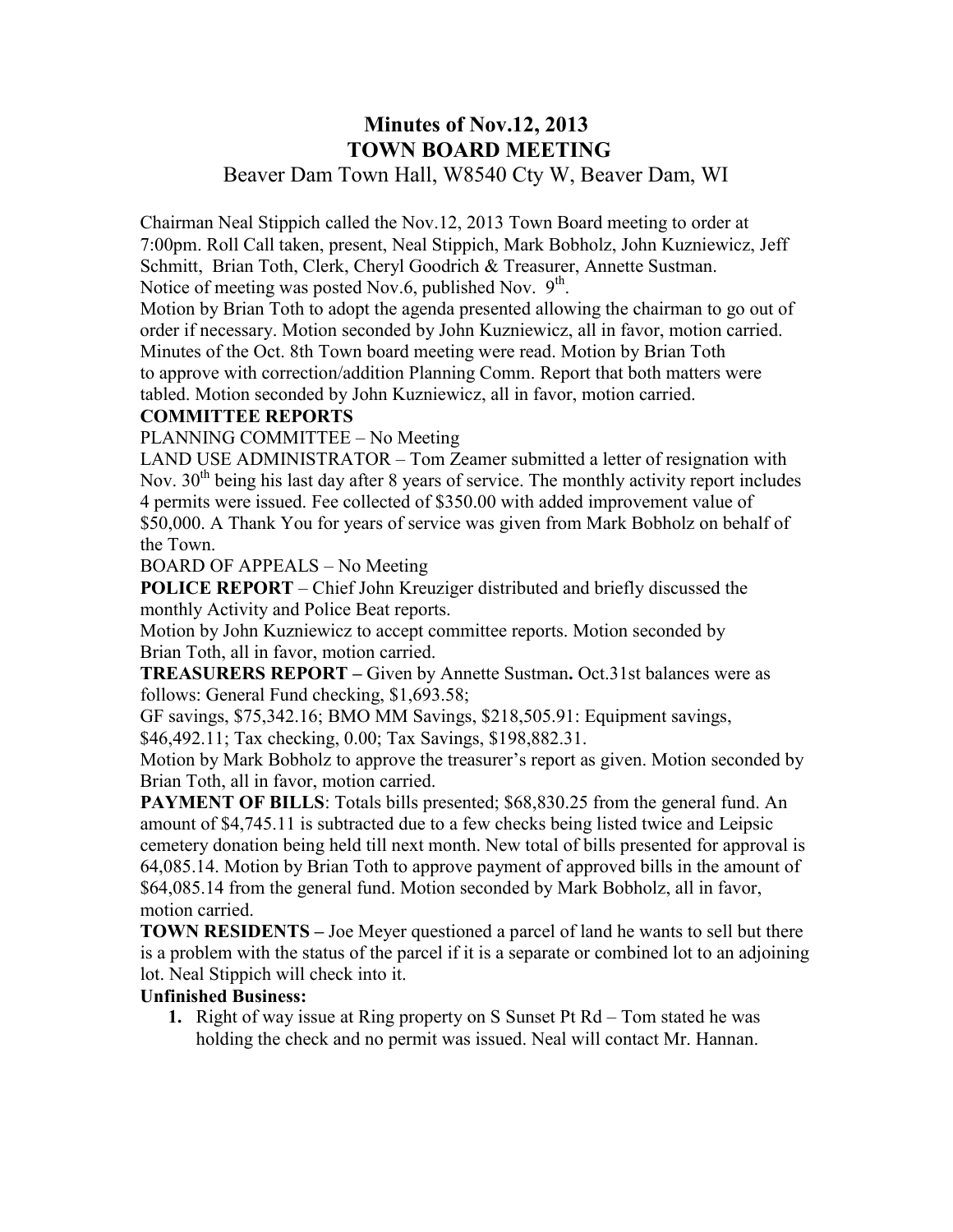### **New Business:**

- **1.** Resignation/appointment of Land Use Administrator A letter of resignation was received from Tom Zeamer. Neal appoints Dan Purnuske as Land Use Administrator. Motion by Brian Toth to accept the Letter of resignation from Tom Zeamer and approves the appointment of Dan Prunuske. Motion seconded by Jeff Schmitt. All in favor, motion carried.
- **2.** Dog Control 2014 Dodge County Humane Society is \$2,000 for 10 dogs. Motion by Neal Stippich to sign the 2014 contract for \$2,000 for 11 dogs. Motion seconded by Jeff Schmitt, all in favor, motion carried.
- $3 \& 4$  Need for plow drivers and plow truck Adequate number of drivers on list. Mark will make a list of drivers and phone numbers. Discussion on using a pickup with a plow for cul-de-sacs and use of the pick-up during the rest of the year. City may have a pick-up for sale. Neal asks Jeff, Les, and John to look into getting a pick-up truck. Motion by John Kuzniewicz to pursue bidding on the pick-up truck at the BD Fire Dept. when it becomes available and investigate the addition a plow. Motion seconded by Neal Stippich. Ayes, Neal Stippich, John Kuzniewicz, Jeff Schmitt and Mark Bobholz. Nay, Brian Toth. Motion carried.

**Clerks Report –** 1 operator licenses received from Victoria Rode. Motion by John Kuzniewicz to approve operator license with completion of background check and approval of the Chief. Motion seconded by Brian Toth. All in favor motion carried. Highway Safety seminar at the Dells. Motion by Mark Bobholz to send Les to the Highway Safety seminar. Motion seconded by Jeff Schmitt, all in favor, motion carried. BOR tomorrow night. Alternates are Rhonda Steiner and Rick Schmitt.

**Chair/Supv. Report** – Crystal Lk Rd is open.

Motion by Brian Toth to adjourn, seconded by Neal Stippich, all in favor, motion carried. Meeting adjourned 8:30pm.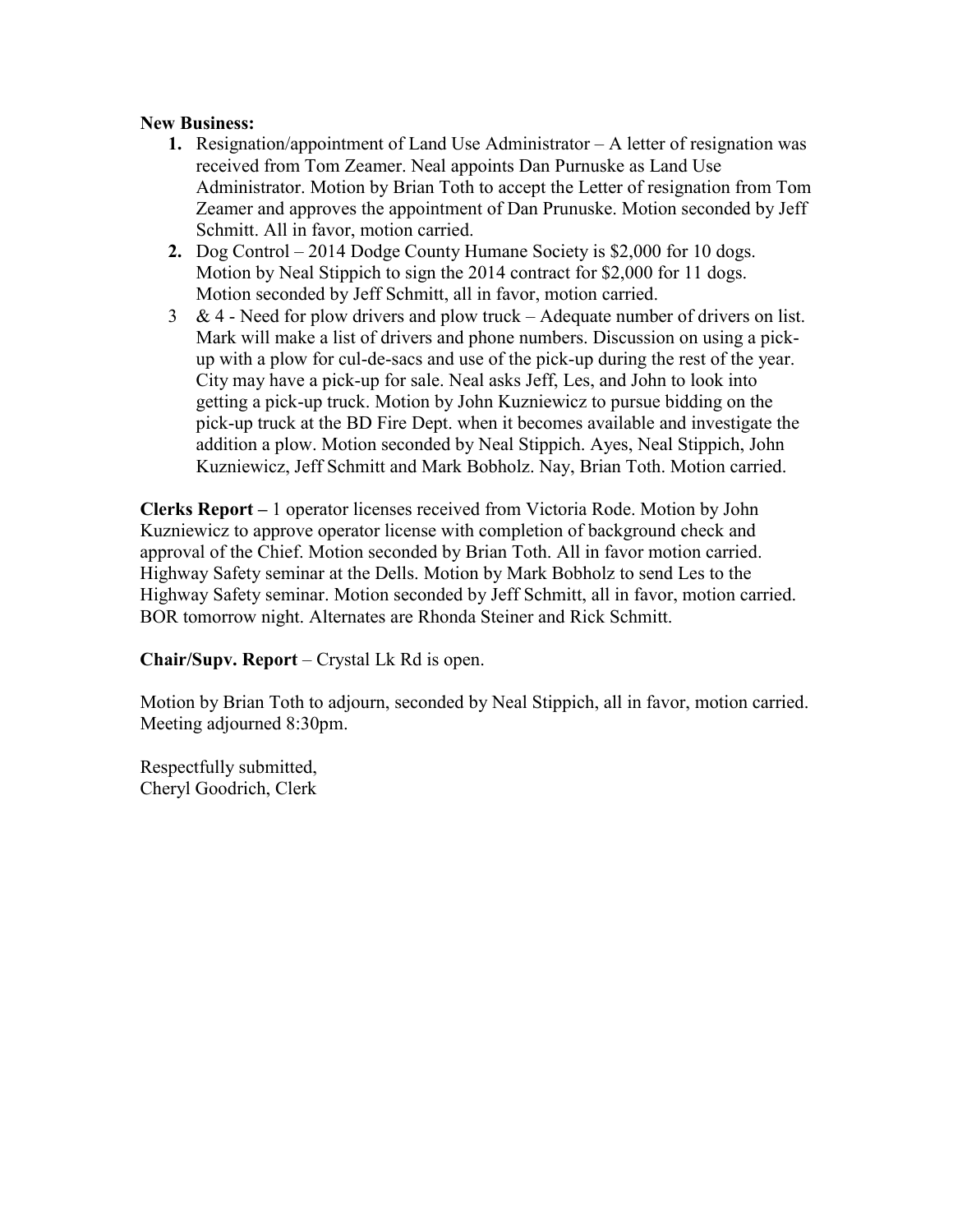## **Minutes of Dec. 10, 2013 TOWN BOARD MEETING**  Beaver Dam Town Hall, W8540 Cty W, Beaver Dam, WI

Chairman Neal Stippich opened the public hearing on the liquor license for Old Hickory Golf Club, LLC, Mark Bergman, agent, located at W7596 Hwy 33E, Beaver Dam. No comments where heard. The public hearing was then closed.

Chairman then called the Dec. 10, 2013 Town Board meeting to order at 7:05pm. Present, Neal Stippich, Mark Bobholz, Jeff Schmitt, John Kuzniewicz, Brian Toth, Treasurer Annette Sustman and Clerk Cheryl Goodrich.

Notice of meeting was posted Dec. 3, published Dec. 7 and an amended posted Dec. 9 to include Minutes of Nov.26.

Motion by Mark Bobholz to adopt the agenda presented allowing the chairman to go out of order if necessary. Motion seconded by John Kuzniewicz, all in favor, motion carried. Minutes of the Nov. 12th Town board meeting were read. Motion by Brian Toth to approve as read. Motion seconded by John Kuzniewicz, all in favor, motion carried. Minutes of Nov. 26, 2013 were read. Motion by John Kuzniewicz to approve as read, seconded by Brian Toth, all in favor, motion carried.

### **COMMITTEE REPORTS**

PLANNING COMMITTEE – No Meeting

LAND USE ADMINISTRATOR – The monthly activity report includes 4 permits were issued. Fees collected of \$3,868.02 with added improvement value of \$618,236. BOARD OF APPEALS – No Meeting

**POLICE REPORT** – Chief John Kreuziger distributed and briefly discussed the monthly Activity and Police Beat reports. Police need fines determined for parking violations.

Motion by John Kuzniewicz to accept committee reports. Motion seconded by Mark Bobholz, all in favor, motion carried.

**TREASURERS REPORT –** Given by Annette Sustman**.** Nov. 30th balances were as follows: General Fund checking, \$1,995.44; GF savings, \$287,341.21; BMO MM Savings, \$218,523.87: Equipment savings, \$46,494.02; Tax checking, 0.00; Tax Savings, \$215.95.

Motion by Brian Toth to approve the treasurer's report as given. Motion seconded by Mark Bobholz, all in favor, motion carried.

**PAYMENT OF BILLS:** Totals bills presented; \$47,661.45 from the general fund and \$215.95 from the Tax checking account. Motion by Jeff Schmitt to pay \$215.95 from the tax account. Motion seconded by Neal Stippich, all in favor, motion carried.

Motion by Jeff Schmitt to approve payment of bills in the amount of \$47,661.45 including the \$500 for Leipsic cemetery, from the general fund. Motion seconded by Neal Stippich, all in favor, motion carried.

#### **TOWN RESIDENTS – No comments or questions Unfinished Business:**

## **1.** Right of way issue at Ring property on S Sunset Pt Rd – Neal spoke with Mr. Hannan. No discussion has been going on between attorneys. Mr. Hannan suggested an easement with Mr. Ring incurring the cost and have it recorded. Electrical permit application asked for underground wiring, not where and not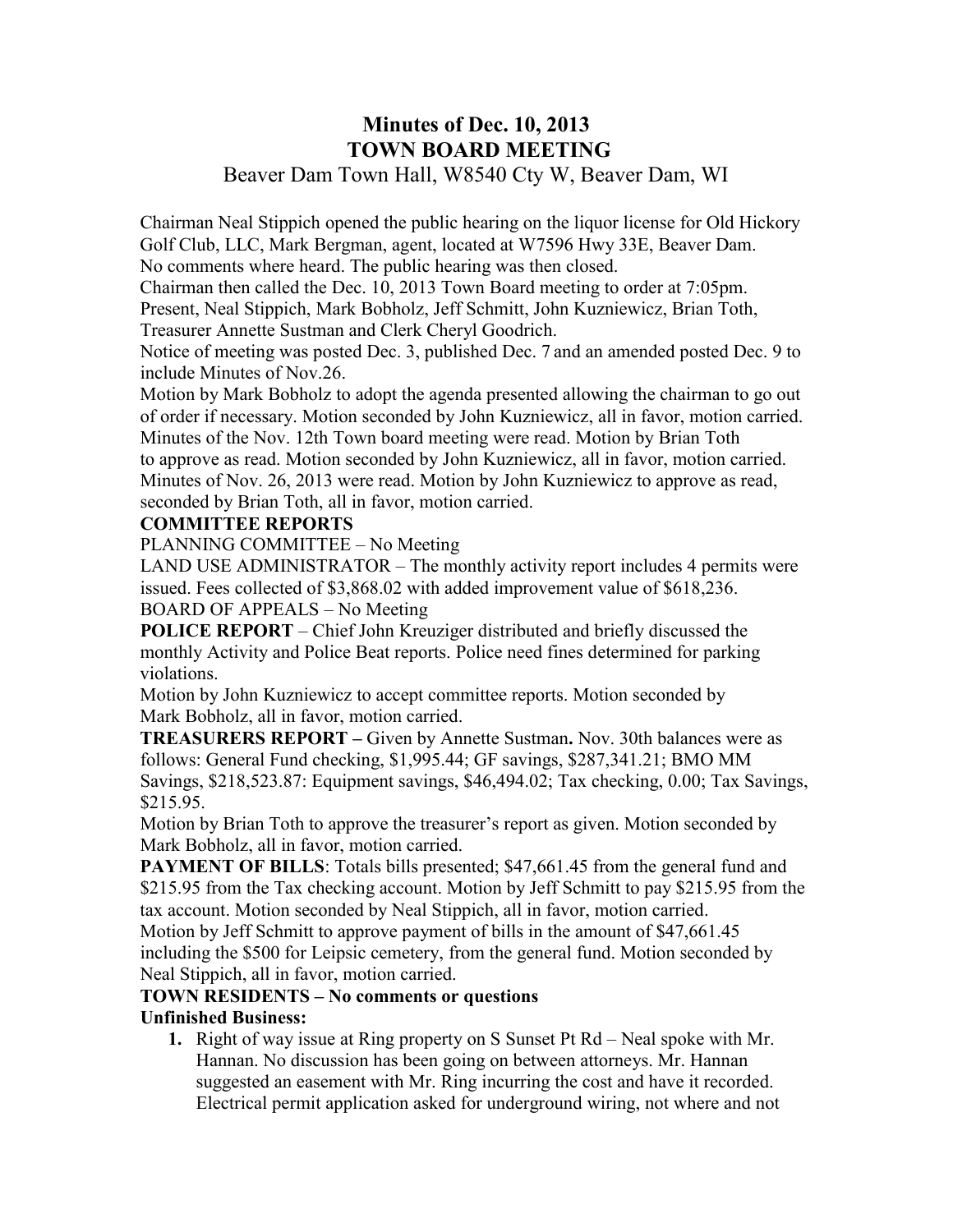under road. The application signed by applicant Aug.  $20<sup>th</sup>$ , the check was signed Sept. 24<sup>th</sup>. The permit was not approved or signed by anyone from the Town of Beaver Dam.

Motion by Brian Toth to order removal of obstruction from the Town road right of way. Motion seconded by Neal Stippich. Brian amends the motion to add issuance of a citation. Aye, Neal Stippich, Jeff Schmitt, Mark Bobholz, Brian Toth. Nay, John Kuzniewicz. Motion carried.

**2.** Snow removal - equipment – Used rural fire association trucks were looked at. Jeff Schmitt estimates a cost of \$5,500 for plow and hitch assembly. An offer to city has to wait until the city formally puts it up for sale. Town trucks  $\#1 \& 2$  need replacement. Discussion on options: A grader; 3point hitch assembly for the tractor to be used for shouldering.

Trucks 1 & 2 should be inspected by the Board and decide which one should be sold first. Motion by Neal Stippich to choose one to fix, scrap the old one and purchase a new one. Motion seconded by Jeff Schmitt. Ayes, Neal Stippich, Jeff Schmitt. Nay, Brian Toth, John Kuzniewicz, Mark Bobholz. Motion failed. Discussion on financing. John Kuzniewicz stated he is opposed the use road money for purchase and is in favor of an electors vote to approve a loan. Mark Bobholz stated electors stated in past meetings were willing to pay the price to continue a good level of service to meet the increased demand. Motion by Mark Bobholz to research truck  $1 \& 2$  to determine which would be best to repair and continue to research and investigate purchase options. No second. Motion failed.

### **New Business:**

- 1. Approve Old Hickory Liquor License Motion by Mark Bobholz to approve the Liquor License for Old Hickory Golf Club LLC, Mark Bergman agent. Motion seconded by Brian Toth, all in favor, motion carried.
- 2. Approve Appointment of Poll Workers Poll Workers appointed by the clerk are as follows: Joan Daniels, Mary Bobholz, Sue Woltman, Donna Schauer, Madeline Matuszeski, Donald and Rosemary Schulz, Annette Sustman, Elaine Ahearn, Marilyn Reichel, Mary Hauschen, Louise Kenevan, Art Kitchen, Kayla Schauer, Abbey Goodrich, Ashley Dahl, Gerald Cianciolo, Jeanette Powell and Lana Raffensperger. Motion by John Kuzniewicz to approve appointed Poll workers as listed. Motion seconded by Brian Toth, all in favor, motion carried.

**Clerks Report –** 1 operator licenses received from Kay Schmitt and Ruberto Guerero and Christy Stegner. Motion by John Kuzniewicz to approve operator license. Motion seconded by Jeff Schmitt. All in favor motion carried.

Les called out Dec.  $5<sup>th</sup>$  to clean mud off Woodland Dr. Can City or developer be charged for the cleanup. Clerk can write a letter to Richie Piltz and Mayor Kennedy and invoice City of BD for clean up and ask again for a copy of the city/developer agreement for Woodland Dr.

Training seminars for Land Use. Motion by Brain Toth to approve payment of fee for any board or committee members attending . Motion seconded by Mark Bobholz, all in favor, motion carried. All committee members are to attend at least one training per year.